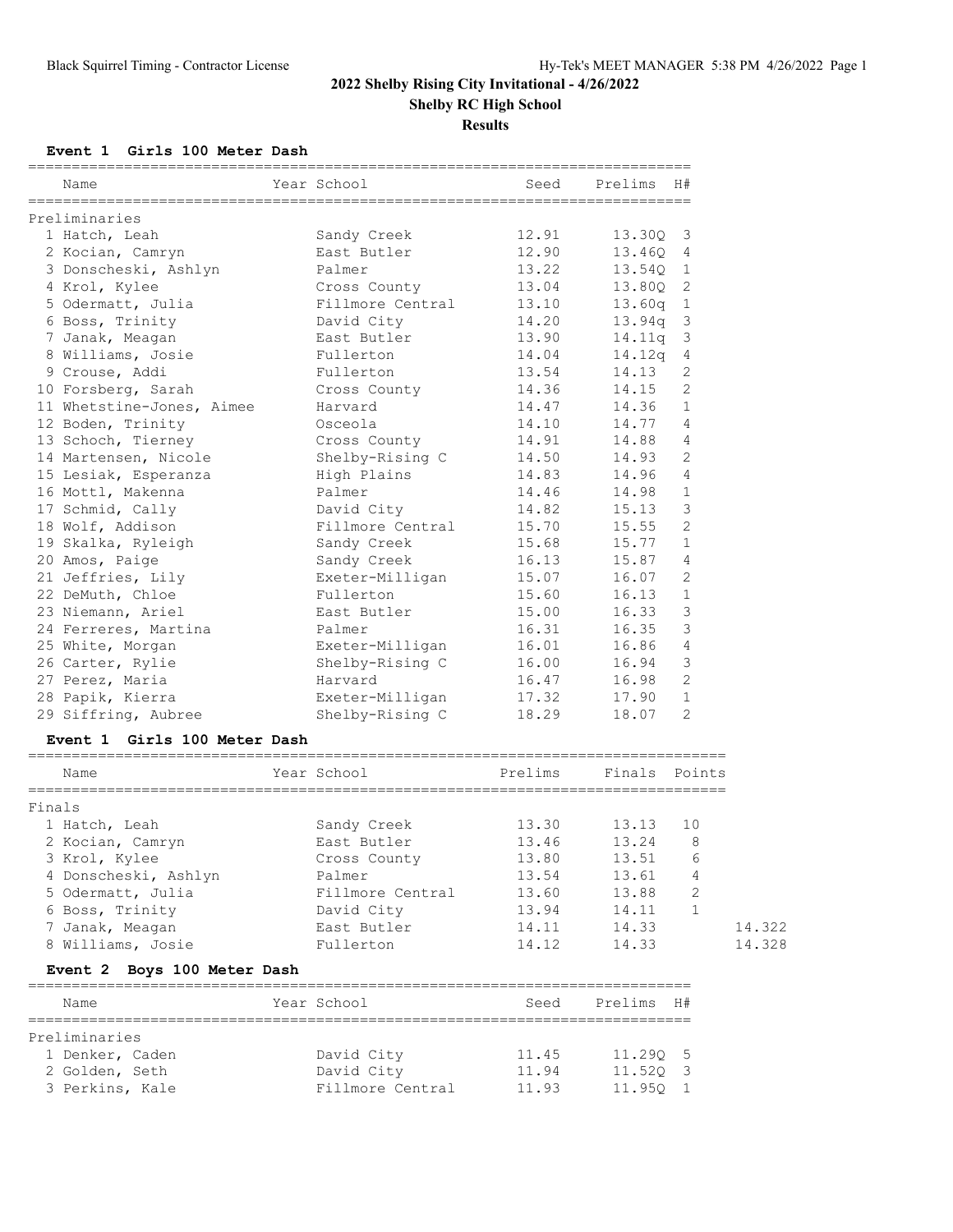**Results**

| Event 2 Boys 100 Meter Dash  |                  |                    |               |                |
|------------------------------|------------------|--------------------|---------------|----------------|
| 4 Janak, Michael             | East Butler      | 11.80              | 12.08Q        | 4              |
| 5 Seim, Carter               | Cross County     | 11.93              | 12.200        | 2              |
| 6 Winkelman, Alexx           | Osceola          |                    | 11.65q        | 5              |
| 7 Morris, Gavin              | High Plains      | 11.80              | 11.83q        | 3 11.822       |
| 8 Friesen, Gage              | High Plains      | 12.05              | 11.83q        | 5 11.827       |
| 9 Dubas, Fletcher            | Fullerton        | 11.93              | 12.00         | $\mathbf 1$    |
| 10 Diaz, Itzamna             | Sandy Creek      | 12.01              | 12.12         | 5              |
| 11 Branting, Pierce          | Osceola          | 12.10              | 12.29         | 4              |
| 12 Schoofs, Adrian           | Exeter-Milligan  | 12.00              | 12.32         | 4 12.315       |
| 13 Wolf, Jayden              | Fillmore Central | 13.00              | 12.32         | 5 12.316       |
| 14 Osantowski, Braxten       | David City       | 12.34              | 12.33         | $\mathbf{2}$   |
| 15 Waller, Tobey             | Cross County     | 12.38              | 12.46         | $\mathbf{1}$   |
| 16 Lally, Drake              | Sandy Creek      | 12.33              | 12.53         | 3              |
| 17 Voichahoske, Max          | Fullerton        | 12.41              | 12.67         | $\mathbf 1$    |
| 18 Gochenour, Tyler          | Fullerton        | 13.45              | 12.79         | 2              |
| 19 Payne, Draven             | Exeter-Milligan  | 12.41              | 12.82         | $\overline{c}$ |
| 20 Bergman, Jackson          | East Butler      | 12.80              | 12.89         | 5              |
| 21 Fishler, Cody             | Harvard          |                    | 12.94         | 4              |
| 22 Harding, Domonic          | Fillmore Central | 13.27              | 12.95         | 4              |
| 23 Urkoski, Lane             | High Plains      | 11.91              | 13.04         | 2 13.039       |
| 24 Orta, Blaine              | East Butler      | 12.70              | 13.04         | 4 13.040       |
| 25 Lavaley, Hayden           | Osceola          | 13.41              | 13.15         | $\mathsf 3$    |
| 26 Schumm, Lathem            | Harvard          |                    | 13.27         | $\mathcal{S}$  |
| 27 Pokorney, Dalton          | Shelby-Rising C  | 13.73              | 13.83         | $\mathbf{1}$   |
| 28 Birkes, Dravin            | Exeter-Milligan  | 14.39              | 14.31         | $\overline{2}$ |
| 29 Eckstrom, Noah            | Palmer           | 14.08              | 14.49         | $\mathbf 1$    |
| 30 Kosmicki, Jacob           | Palmer           | 15.47              | 15.38         | 3              |
| 31 Ross, Aaron               | Shelby-Rising C  | 17.55              | 17.52         | 4              |
| 32 Vallejo, Samuel           | Shelby-Rising C  |                    | 18.44         | $\mathbf{2}$   |
| -- Sullivan, Ben             | Sandy Creek      | 12.42              | DQ.           | 3              |
| Event 2 Boys 100 Meter Dash  |                  |                    |               |                |
| Name                         | Year School      | Prelims            | Finals Points |                |
| Finals                       |                  |                    |               |                |
| 1 Denker, Caden              | David City       | 11.29              | 11.02         | 10             |
| 2 Golden, Seth               | David City       | 11.52              | 11.52         | 8              |
| 3 Winkelman, Alexx           | Osceola          | 11.65              | 11.68         | 6              |
| 4 Morris, Gavin              | High Plains      | 11.83              | 11.71         | 4              |
| 5 Perkins, Kale              | Fillmore Central | 11.95              | 11.83         | 2              |
| 6 Janak, Michael             | East Butler      | 12.08              | 11.96         | $\mathbf{1}$   |
| 7 Friesen, Gage              | High Plains      | 11.83              | 12.04         |                |
| 8 Seim, Carter               | Cross County     | 12.20              | 12.10         |                |
| Event 3 Girls 200 Meter Dash |                  |                    |               |                |
|                              |                  | ================== |               |                |
| Name                         | Year School      | Seed               | Prelims       | H#             |
| Preliminaries                |                  |                    |               |                |
| 1 Noble, Josi                | Cross County     | 27.62              | 27.78Q        | 2              |
| 2 Behrns, Neely              | David City       | 26.96              | 28.01Q        | 3              |
| 3 Donscheski, Ashlyn         | Palmer           | 27.49              | 28.26Q        | $\mathbf{1}$   |
| 4 Crouse, Addi               | Fullerton        | 29.45              | 30.49Q        | 4              |
| 5 Hatch, Leah                | Sandy Creek      | 27.14              | 28.44q        | 2              |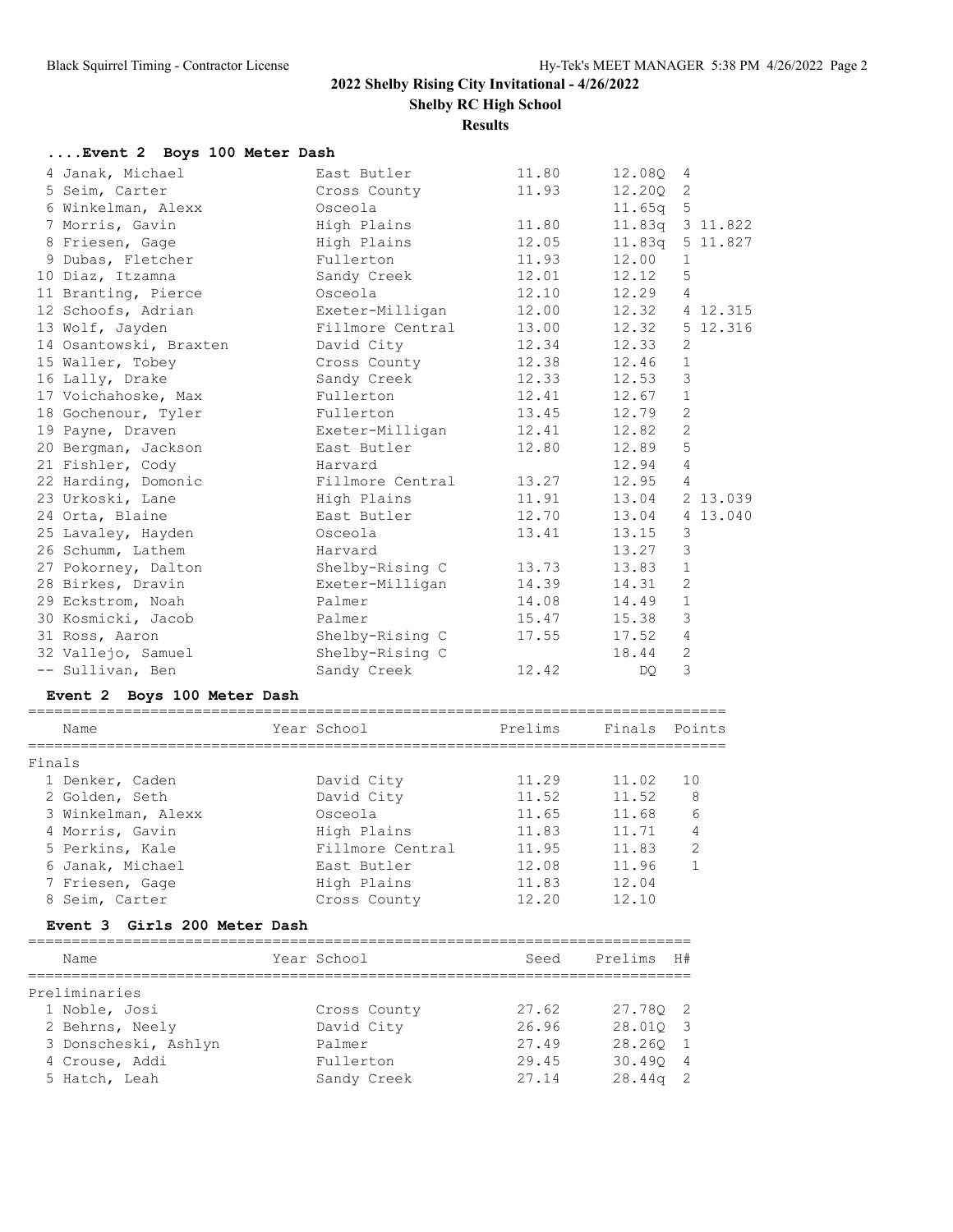**Results**

## **....Event 3 Girls 200 Meter Dash**

| 6 Perry, Kaylei           | Shelby-Rising C  | 29.63 | $28.82q$ 2 |                |
|---------------------------|------------------|-------|------------|----------------|
| 7 Odermatt, Julia         | Fillmore Central | 27.47 | 28.85q     | $\mathbf{1}$   |
| 8 Krol, Kylee             | Cross County     | 28.45 | 29.32q     | $\overline{3}$ |
| 9 Schademann, Angelina    | Fillmore Central | 31.00 | 30.20      | 3              |
| 10 Whetstine-Jones, Aimee | Harvard          | 29.57 | 30.23      | 3              |
| 11 Kuhlman, Addison       | David City       | 29.00 | 30.50      | $\overline{4}$ |
| 12 Janak, Meagan          | East Butler      | 30.60 | 30.73      | 3              |
| 13 Martensen, Nicole      | Shelby-Rising C  | 30.21 | 30.85      | $\mathbf{1}$   |
| 14 Kalkwarf, Alexis       | High Plains      | 30.65 | 31.48      | 4              |
| 15 Ackerson, Rylee        | High Plains      | 31.78 | 31.71      | 2              |
| 16 Lipovsky, Karys        | Sandy Creek      | 30.66 | 31.79      | 4              |
| 17 Boden, Trinity         | Osceola          | 31.20 | 32.40      | $\mathbf{1}$   |
| 18 Mottl, Makenna         | Palmer           | 31.95 | 32.47      | 3              |
| 19 Kuns, Mackenzie        | Shelby-Rising C  | 30.50 | 32.97      | 2              |
| 20 McClellan, Morgan      | Palmer           | 33.37 | 33.09      | 3              |
| 21 Schmid, Cally          | David City       | 31.71 | 33.36      | $\mathbf{1}$   |
| 22 McCoy, MaKenna         | Fillmore Central | 33.28 | 33.54      | 4              |
| 23 Quilhot, MaKayla       | Cross County     | 34.64 | 34.37      | $\mathbf{1}$   |
| 24 Amos, Paige            | Sandy Creek      | 34.19 | 34.43      | 2              |
| 25 Jeffries, Lily         | Exeter-Milligan  | 32.77 | 34.61      | $\overline{4}$ |
| 26 Dewitt, Madison        | East Butler      | 35.30 | 34.91      | $\mathbf{1}$   |
| 27 Pribyl, Taylor         | Exeter-Milligan  | 36.06 | 36.27      | 2              |
| 28 DeMuth, Chloe          | Fullerton        | 37.25 | 38.14      | 3              |
| 29 Toahty, Megan          | Fullerton        | 37.41 | 38.23      | 4              |

# **Event 3 Girls 200 Meter Dash**

| Name                 | Year School      | Prelims | Finals Points |                |
|----------------------|------------------|---------|---------------|----------------|
| Finals               |                  |         |               |                |
| 1 Noble, Josi        | Cross County     | 27.78   | 27.31         | 1 O            |
| 2 Behrns, Neely      | David City       | 28.01   | 27.33         | 8              |
| 3 Hatch, Leah        | Sandy Creek      | 28.44   | 27.99         | 6              |
| 4 Donscheski, Ashlyn | Palmer           | 28.26   | 28.13         | 4              |
| 5 Krol, Kylee        | Cross County     | 29.32   | 29.09         | $\mathfrak{D}$ |
| 6 Odermatt, Julia    | Fillmore Central | 28.85   | 29.13         |                |
| 7 Perry, Kaylei      | Shelby-Rising C  | 28.82   | 29.52         |                |
| 8 Crouse, Addi       | Fullerton        | 30.49   | 30.39         |                |
|                      |                  |         |               |                |

## **Event 4 Boys 200 Meter Dash**

| Name                | Year School      | Seed  | Prelims            | H#             |
|---------------------|------------------|-------|--------------------|----------------|
| Preliminaries       |                  |       |                    |                |
| 1 McKay, Jack       | David City       | 23.11 | 24.260             | 4              |
| 2 Denker, Caden     | David City       | 22.09 | 24.450             | - 5            |
| 3 Perkins, Kale     | Fillmore Central | 24.15 | 24.770             | $\overline{1}$ |
| 4 Morris, Gavin     | High Plains      | 23.46 | 24.810 3           |                |
| 5 Branting, Pierce  | Osceola          | 24.10 | 25.180             | - 2            |
| 6 Schoofs, Adrian   | Exeter-Milligan  | 24.46 | 25.08 <sub>q</sub> | $\overline{1}$ |
| 7 Janak, Michael    | East Butler      | 24.90 | 25.44 <sub>q</sub> | $\overline{4}$ |
| 8 Diaz, Itzamna     | Sandy Creek      | 24.70 | 25.47 <sub>q</sub> | -2             |
| 9 Kimbrough, Luke   | Fillmore Central | 24.76 | 25.67              | 3              |
| 10 Theobald, Keegan | Fillmore Central | 26.66 | 26.20              | 5              |
| 11 Nekl, Tanner     | Shelby-Rising C  | 25.02 | 26.30              | 5              |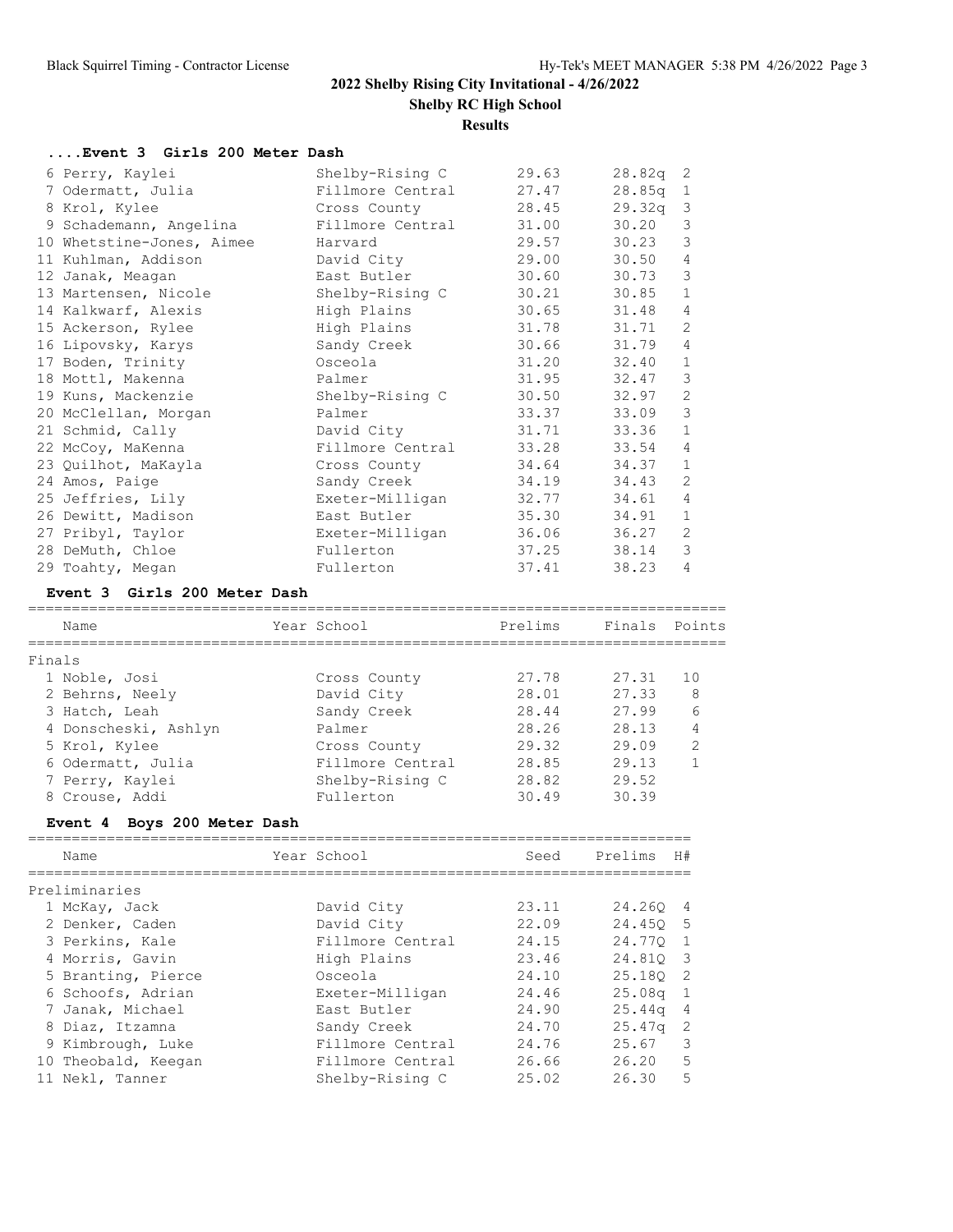## **Results**

## **....Event 4 Boys 200 Meter Dash**

| 12 Peterson, Caleb    | Osceola         | 25.61 | 26.36 | 2              |
|-----------------------|-----------------|-------|-------|----------------|
| 13 Grove, Zach        | Harvard         | 25.50 | 26.52 | 3              |
| 14 Sullivan, Ben      | Sandy Creek     | 26.55 | 26.60 | 5              |
| 15 Bergman, Jackson   | East Butler     | 25.80 | 26.68 | $\mathbf{1}$   |
| 16 Payne, Draven      | Exeter-Milligan | 26.00 | 26.78 | 2              |
| 17 Krupicka, Marcus   | Exeter-Milligan | 25.65 | 26.85 | $\mathbf{1}$   |
| 18 Earl, Emmerson     | Palmer          | 26.31 | 26.97 | 4              |
| 19 Gochenour, Tyler   | Fullerton       | 26.17 | 27.17 | 3              |
| 20 Hollinger, Tanner  | Cross County    | 26.77 | 27.32 | 4              |
| 21 Noble, Dalton      | Cross County    | 27.04 | 27.36 | $\mathbf{1}$   |
| 22 Orta, Blaine       | East Butler     | 27.00 | 27.64 | 2              |
| 23 Hlavac, Hunter     | David City      |       | 28.83 | 3              |
| 24 Kriz, Brody        | Palmer          | 27.96 | 28.84 | $\mathbf{1}$   |
| 25 Corman, Zac        | Sandy Creek     | 28.50 | 28.93 | 3              |
| 26 Urkoski, Hudson    | High Plains     | 28.61 | 28.97 | $\overline{4}$ |
| 27 Bittner, Aidan     | Fullerton       | 29.68 | 29.36 | 5              |
| 28 Zimmerman, Aiden   | Shelby-Rising C | 30.02 | 29.39 | 5              |
| 29 Meysenburg, Carter | Fullerton       | 28.33 | 29.84 | 2              |
| 30 Kosmicki, Jacob    | Palmer          | 32.63 | 32.44 | 4              |
| 31 Ross, Aaron        | Shelby-Rising C | 35.00 | 38.49 | 3              |

## **Event 4 Boys 200 Meter Dash**

|        | Name               | Year School      | Prelims | Finals Points |                |
|--------|--------------------|------------------|---------|---------------|----------------|
| Finals |                    |                  |         |               |                |
|        | 1 Denker, Caden    | David City       | 24.45   | 22.36         | 10             |
|        | 2 McKay, Jack      | David City       | 24.26   | 23.42         | 8              |
|        | 3 Morris, Gavin    | High Plains      | 24.81   | 24.54         | 6              |
|        | 4 Diaz, Itzamna    | Sandy Creek      | 25.47   | 24.77         |                |
|        | 5 Janak, Michael   | East Butler      | 25.44   | 24.85         | $\overline{2}$ |
|        | 6 Schoofs, Adrian  | Exeter-Milligan  | 25.08   | 24.93         |                |
|        | 7 Perkins, Kale    | Fillmore Central | 24.77   | 24.98         |                |
|        | 8 Branting, Pierce | Osceola          | 25.18   | 25.13         |                |

## **Event 5 Girls 400 Meter Dash**

| Name                 | Year School      | Seed    | Finals H# Points |                |                |
|----------------------|------------------|---------|------------------|----------------|----------------|
| 1 Heinz, Jenna       | Sandy Creek      | 1:04.41 | 1:05.16          | 3              | 10             |
| 2 Larmon, Alex       | Shelby-Rising C  | 1:04.18 | 1:05.48          | 3              | 8              |
| 3 Maxfield, Julianna | Fullerton        | 1:04.35 | 1:06.61          | 3              | 6              |
| 4 Hafer, Reyna       | Fillmore Central | 1:06.25 | 1:07.00          | 3              | 4              |
| 5 Linn, Addie        | Cross County     | 1:06.30 | 1:07.95          | 3              | $\overline{2}$ |
| 6 Wruble, Kenzie     | High Plains      | 1:09.00 | 1:09.11          | 3              | 1              |
| 7 Staskal, Malorie   | Exeter-Milligan  | 1:06.72 | 1:10.26          | 3              |                |
| 8 Lipovsky, Karys    | Sandy Creek      | 1:10.00 | 1:11.77          | 2              |                |
| 9 Strizek, Miranda   | East Butler      | 1:09.80 | 1:12.70          | 3              |                |
| 10 Lukes, Carly      | Fillmore Central | 1:15.93 | 1:12.78          | 1              |                |
| 11 Boden, Charisa    | Osceola          | 1:12.13 | 1:12.97          | 2              |                |
| 12 Ackerson, Rylee   | High Plains      | 1:17.00 | 1:13.68          | 1              |                |
| 13 Harrington, Avery | East Butler      | 1:12.40 | 1:13.97          | $\overline{2}$ |                |
| 14 Eilers, Emily     | Palmer           | 1:13.07 | 1:14.41          | $\overline{2}$ |                |
| 15 Johnson, Emily    | David City       | 1:14.37 | 1:14.48          | 1              |                |
| 16 Renken, Alyssa    | Cross County     | 1:13.20 | 1:14.57          | $\overline{2}$ |                |
|                      |                  |         |                  |                |                |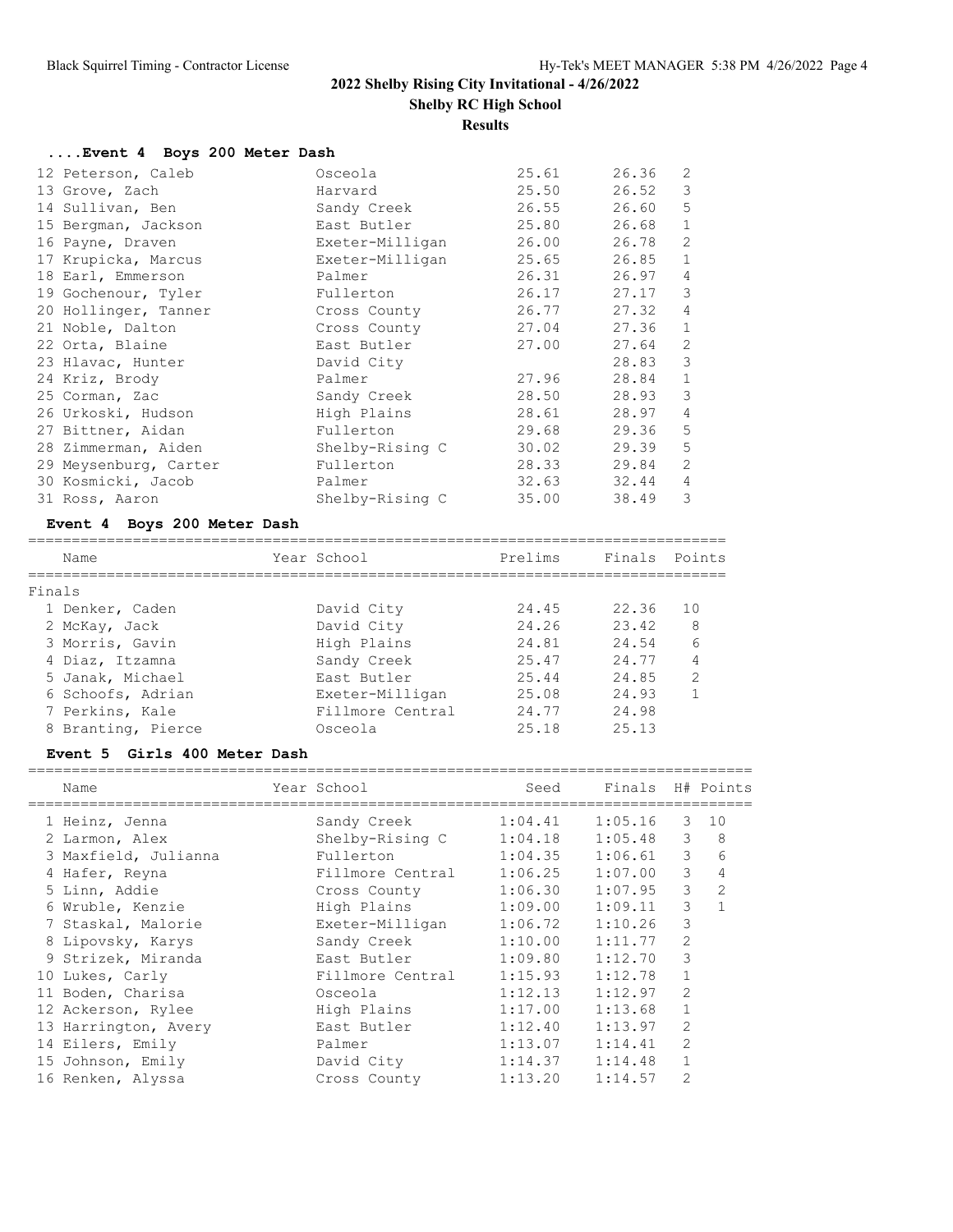**Results**

## **....Event 5 Girls 400 Meter Dash**

| 17 Prochaska, Lindsey | East Butler      | 1:12.10 | 1:15.82 | - 2            |
|-----------------------|------------------|---------|---------|----------------|
| 18 Bailey, Rylee      | Sandy Creek      | 1:13.72 | 1:17.01 | - 2            |
| 19 Kuns, Mackenzie    | Shelby-Rising C  |         | 1:17.82 | $\overline{1}$ |
| 20 Conway, Malorie    | Fillmore Central | 1:13.00 | 1:19.70 | $\overline{2}$ |
| 21 Ziemba, Shawna     | Fullerton        | 1:25.01 | 1:27.67 | $\overline{1}$ |

## **Event 6 Boys 400 Meter Dash**

| Name                  | Year School            | Seed    | Finals H# Points |                |              |
|-----------------------|------------------------|---------|------------------|----------------|--------------|
| 1 Winkelman, Alexx    | Osceola                | 53.38   | 53.25            | $\overline{4}$ | 10           |
| 2 Marburger, Xavier   | Harvard                | 55.40   | 54.70            | $\overline{4}$ | 8            |
| 3 Pierce, Alex        | East Butler            | 54.00   | 54.94            | 4              | 6            |
| 4 Lindburg, Jackson   | Cross County           | 56.72   | 55.96            | 4              | 4            |
| 5 Schelkopf, Cooper   | Fillmore Central       | 56.10   | 56.43            | $\overline{4}$ | $\mathbf{2}$ |
| 6 Heaton, Sean        | Sandy Creek            | 55.00   | 56.87            | $\overline{4}$ | $\mathbf{1}$ |
| 7 Nedrow, Cole        | Fillmore Central 57.86 |         | 57.41            | 3              |              |
| 8 Arps, Nolan         | Shelby-Rising C        | 56.08   | 57.52            | $\overline{4}$ |              |
| 9 Svoboda, Reese      | David City             | 59.00   | 57.60            | 3              |              |
| 10 Setz, Jona         | David City             | 1:01.12 | 58.46            | 3              |              |
| 11 Theobald, Keegan   | Fillmore Central       | 56.80   | 58.53            | 4              |              |
| 12 Sliva, Payton      | Shelby-Rising C        | 58.65   | 58.79            | 3              |              |
| 13 Whitmore, Isaac    | Shelby-Rising C        | 57.50   | 59.00            | 3              |              |
| 14 Hollinger, Tanner  | Cross County           | 1:00.59 | 59.82            | 3              |              |
| 15 Eilers, Caleb      | Palmer                 | 57.91   | 1:01.00          | $\mathfrak{Z}$ |              |
| 16 Marino, Raul       | High Plains            | 1:02.00 | 1:01.87          | $\overline{c}$ |              |
| 17 Noble, Dalton      | Cross County           | 1:00.88 | 1:02.38          | $\mathfrak{Z}$ |              |
| 18 Clark, Jack        | Sandy Creek            | 1:02.03 | 1:02.44          | $\mathbf{2}$   |              |
| 19 Staskal, Daysan    | Exeter-Milligan        | 1:02.70 | 1:02.54          | $\overline{c}$ |              |
| 20 Urkoski, Wyatt     | High Plains            | 1:03.00 | 1:03.55          | $\overline{c}$ |              |
| 21 Sharman, Caleb     | High Plains            | 1:04.00 | 1:04.61          | $\overline{c}$ |              |
| 22 Orta, Blaine       | East Butler            | 1:05.00 | 1:05.80          | $\overline{c}$ |              |
| 23 Devlin, Ethan      | Sandy Creek            | 1:06.63 | 1:05.97          | $\overline{2}$ |              |
| 24 Knueven, Kyle      | Harvard                | 1:06.48 | 1:07.37          | $\overline{2}$ |              |
| 25 Meysenburg, Carter | Fullerton              | 1:11.21 | 1:08.62          | $\mathbf{1}$   |              |
| 26 Gochenour, Hunter  | Fullerton              | 1:10.00 | 1:12.04          | $\mathbf{1}$   |              |
| 27 Dillman, Brett     | Harvard                |         | 1:12.46          | $\mathbf{1}$   |              |
| 28 Glasshoff, Kale    | East Butler            | 1:08.00 | 1:14.04          | $1\,$          |              |
| 29 Birkes, Dravin     | Exeter-Milligan        | 1:14.75 | 1:16.03          | $1\,$          |              |
| 30 Ronne, Wesley      | Exeter-Milligan        | 1:16.60 | 1:16.97          | $\mathbf{1}$   |              |

## **Event 7 Girls 800 Meter Run**

| Name               | Year School      | Seed    | Finals  |               | H# Points |
|--------------------|------------------|---------|---------|---------------|-----------|
| 1 Walker, Zoev     | Shelby-Rising C  | 2:47.31 | 2:38.42 |               | 10        |
| 2 Krupicka, Savana | Exeter-Milligan  | 2:39.87 | 2:39.71 |               | 8         |
| 3 Jahde, Meagan    | David City       | 2:50.00 | 2:41.93 | $\mathbf{1}$  | 6         |
| 4 Frederick, Ellie | Shelby-Rising C  | 2:58.15 | 2:44.98 | $\mathcal{L}$ | 4         |
| 5 Carter, Alexa    | Shelby-Rising C  | 2:48.95 | 2:45.30 |               | 2         |
| 6 Spatz, Malorie   | East Butler      | 2:51.00 | 2:46.96 |               |           |
| 7 Reardon, Alyssa  | Fullerton        | 2:49.23 | 2:47.72 | $\mathbf{1}$  |           |
| 8 Nichols, Abby    | Fillmore Central | 2:57.17 | 2:52.07 | 2             |           |
| 9 Boden, Sierra    | Osceola          | 2:46.00 | 2:53.24 | 1             |           |
| 10 Shotkoski, Macy | Fullerton        | 2:48.27 | 2:54.51 |               |           |
|                    |                  |         |         |               |           |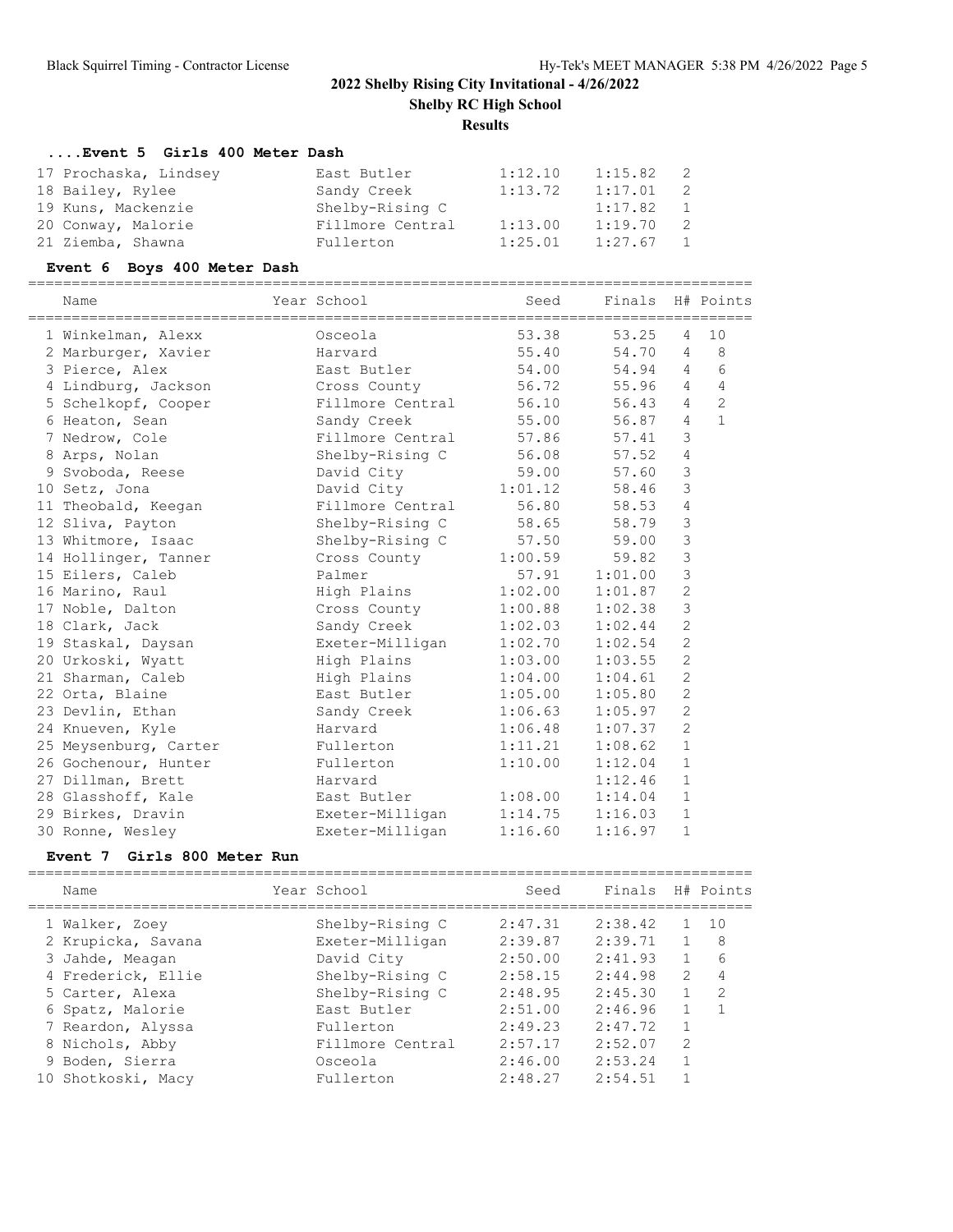#### **....Event 7 Girls 800 Meter Run**

| 11 Dane, Sophie     | Sandy Creek      | 2:54.10 | 2:55.92 |                |
|---------------------|------------------|---------|---------|----------------|
| 12 Spatz, Mackennah | East Butler      | 2:56.00 | 2:57.74 | -2             |
| 13 Sanley, Taylin   | Osceola          | 2:59.00 | 3:00.08 | - 2            |
| 14 Hilton, Nevayla  | East Butler      | 2:57.00 | 3:00.32 | - 2            |
| 15 Boden, Charisa   | Osceola          | 2:54.48 | 3:03.59 | $\overline{1}$ |
| 16 Linn, Addie      | Cross County     | 2:57.81 | 3:07.07 | -2             |
| 17 Glodowski, Emily | David City       | 3:02.13 | 3:10.20 | -2             |
| 18 Maxfield, Jaci   | Fullerton        | 3:15.07 | 3:15.29 | $\overline{2}$ |
| 19 McCoy, Hadley    | Fillmore Central | 3:08.73 | 3:17.30 | $\overline{2}$ |
| 20 Renken, Alyssa   | Cross County     | 2:58.30 | 3:18.92 | $\mathcal{P}$  |

#### **Event 8 Boys 800 Meter Run**

=================================================================================== Name  $Year School$  Seed Finals H# Points =================================================================================== 1 Winkelman, Alexx Osceola 2:08.00 2:10.97 2 10 2 Dutton-Mofford, Gabe Shelby-Rising C 2:17.99 2:11.94 2 8 3 Lauby, Isaiah Fillmore Central 2:13.73 2:15.19 2 6 4 Pinkelman, Preston Cross County 2:21.51 2:17.46 2 4 5 Horn, Justin Fullerton 2:22.35 2:18.66 2 2 6 Dutton-Mofford, Gavin Shelby-Rising C 2:21.50 2:19.12 2 1 7 Clark, Ashtin Fillmore Central 2:16.72 2:19.75 2 8 Nedrow, Cole Fillmore Central 2:19.75 2:21.12 2 9 Johnson, Brayden David City 2:24.29 2:23.11 2 10 Petr, Jacob Sandy Creek 2:26.71 2:25.35 2 11 Schumm, Lathem Harvard 2:29.95 2:28.07 1 12 Kallhoff, Troy Exeter-Milligan 2:31.00 2:29.57 1 13 Hoback, Ethan Fullerton 2:31.46 2:30.54 1 14 Olson, Neil David City 2:33.41 2:31.86 1 15 Blauhorn, Blaze Palmer 2:29.00 2:32.50 1 16 Neujahr, Kolton Osceola 2:28.45 2:34.39 1 17 Andel, Barrett David City 2:35.69 2:37.67 1 18 Jirovsky, Colby East Butler 2:27.00 2:38.01 2 19 Kresak, Cade Exeter-Milligan 2:35.00 2:38.37 1 20 Hans, Ayden High Plains 2:40.00 2:41.18 1 21 Earl, Emmerson Palmer 2:24.00 2:42.21 2 22 Bartu, Ben Exeter-Milligan 2:39.45 2:43.12 1 23 Zelasney, Jeremiah Shelby-Rising C 2:42.18 2:44.18 1 24 Knueven, Kyle Harvard 2:55.00 2:45.89 1 25 Jelinek, Dustin East Butler 2:41.00 2:47.17 1 26 Sharman, Caleb High Plains 2:47.00 2:53.19 1 27 Meysenburg, Carter Fullerton 3:02.19 2:55.42 1

#### **Event 9 Girls 1600 Meter Run**

| Name                 | Year School      | Seed    | Finals Points |                |
|----------------------|------------------|---------|---------------|----------------|
| 1 Pinneo, Taya       | Shelby-Rising C  | 6:03.53 | 6:05.41       | 1 O            |
| 2 Dubas, Kylee       | Fullerton        | 6:19.32 | 6:07.77       | 8              |
| 3 Barnes, Angel      | Shelby-Rising C  | 6:14.03 | 6:16.65       | 6              |
| 4 Verhage, Hallie    | Fillmore Central | 6:23.21 | 6:18.70       | 4              |
| 5 Pinkelman, Ellasyn | Cross County     | 6:26.28 | 6:19.38       | $\overline{2}$ |
| 6 Kozisek, Reese     | East Butler      | 6:18.00 | 6:27.61       | 1              |
| 7 Boden, Sierra      | Osceola          | 6:34.80 | 6:37.26       |                |
| 8 Gangwish, Hannah   | David City       | 6:33.25 | 6:37.98       |                |
|                      |                  |         |               |                |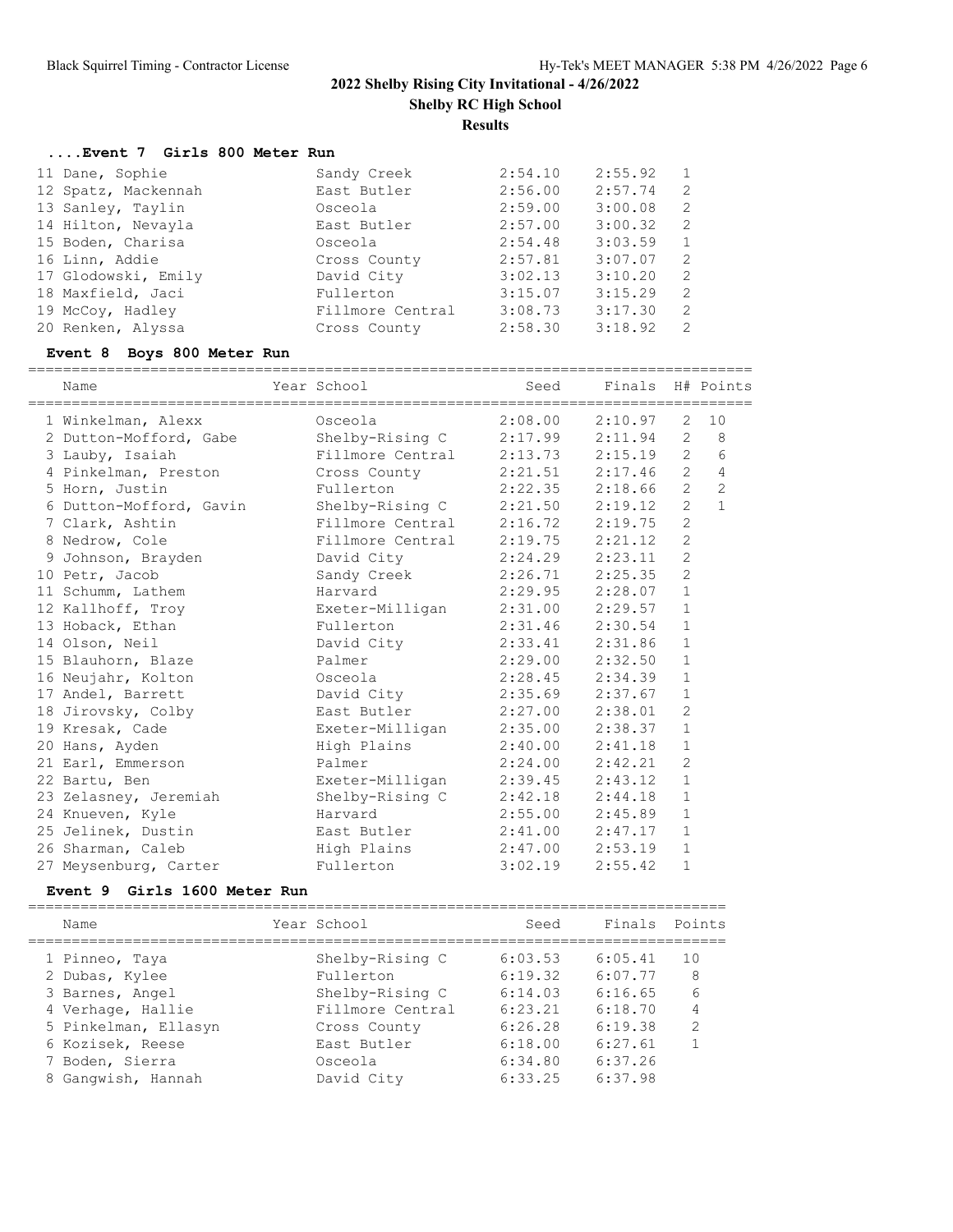### **....Event 9 Girls 1600 Meter Run**

| 9 Supik, Morgan         | Fullerton        | 6:30.08 | 6:38.76 |
|-------------------------|------------------|---------|---------|
| 10 Aerts, Lanae         | East Butler      | 6:48.00 | 6:43.64 |
| 11 Sebranek, Haley      | East Butler      | 7:05.00 | 6:53.84 |
| 12 Perez, Maria         | Harvard          |         | 6:55.46 |
| 13 Turrubiates, Jasmine | Exeter-Milligan  | 6:35.78 | 7:06.49 |
| 14 Frook, Annika        | Fillmore Central | 7:08.49 | 7:27.07 |
| 15 Pribyl, Taylor       | Exeter-Milligan  | 7:23.57 | 7:36.16 |

#### **Event 10 Boys 1600 Meter Run**

Name **Year School** Seed Finals Points ================================================================================ 1 Jarosik, Rowan Sandy Creek 4:51.91 5:10.34 10 2 Horn, Justin Fullerton 5:07.64 5:15.76 8 3 Nyberg, Revin Cross County 5:33.83 5:32.41 6 4 Swertzic, Trey Fullerton 5:26.14 5:37.82 4 5 Thoendel, Alex David City 5:36.47 5:38.58 2 6 Capek, Braden Exeter-Milligan 5:59.73 5:39.21 1 7 Glasshoff, Reid East Butler 5:47.00 5:46.20 8 Rhoten, Maverick Fillmore Central 5:56.00 5:46.29 9 Neujahr, Kelby Osceola 5:26.22 5:46.47 10 Lindburg, Mason Cross County 6:10.70 5:52.41 11 Hagemeier, Jacob Sandy Creek 5:41.47 5:55.77 12 Carias, Angel David City 5:49.26 5:58.89 13 White, Fischer Shelby-Rising C 5:51.66 6:00.76 14 Hoegerl, Trevor Shelby-Rising C 6:07.66 6:05.21 15 Schneider, Dakoda East Butler 5:56.00 6:07.52 16 Bongers, Justin East Butler 6:15.00 6:23.53 17 Neujahr, Kolton Osceola 5:27.00 6:32.74 18 Dillman, Brett Harvard Harvard 6:35.46 19 Gochenour, Hunter Fullerton 6:35.00 6:36.54

================================================================================

#### **Event 11 Girls 3200 Meter Run**

================================================================================ Name The Year School Contract Seed Finals Points ================================================================================ East Butler 13:28.00 13:35.49 10 13:35.482 (13:35.482) 2 Barnes, Angel Shelby-Rising C 14:18.23 13:47.23 8 13:47.229 (13:47.229) 3 Glodowski, Hailey David City 13:54.32 14:12.21 6 14:12.206 (14:12.206) 4 Turrubiates, Jasmine Exeter-Milligan 14:35.90 14:53.40 4 14:53.399 (14:53.399) 5 Robinson, Makayla Fullerton 15:20.64 15:02.30 2 15:02.297 (15:02.297) 6 Jarosik, Teagan Sandy Creek 15:09.35 1 15:09.343 (15:09.343) 7 Biltoft, Rylie East Butler 15:42.00 15:28.13 15:28.123 (15:28.123) 8 Sunday, Sadie Osceola 15:05.00 15:42.35 15:42.346 (15:42.346) 9 Barbur, Teneal **Fillmore Central** 15:08.68 15:46.16 15:46.160 (15:46.160)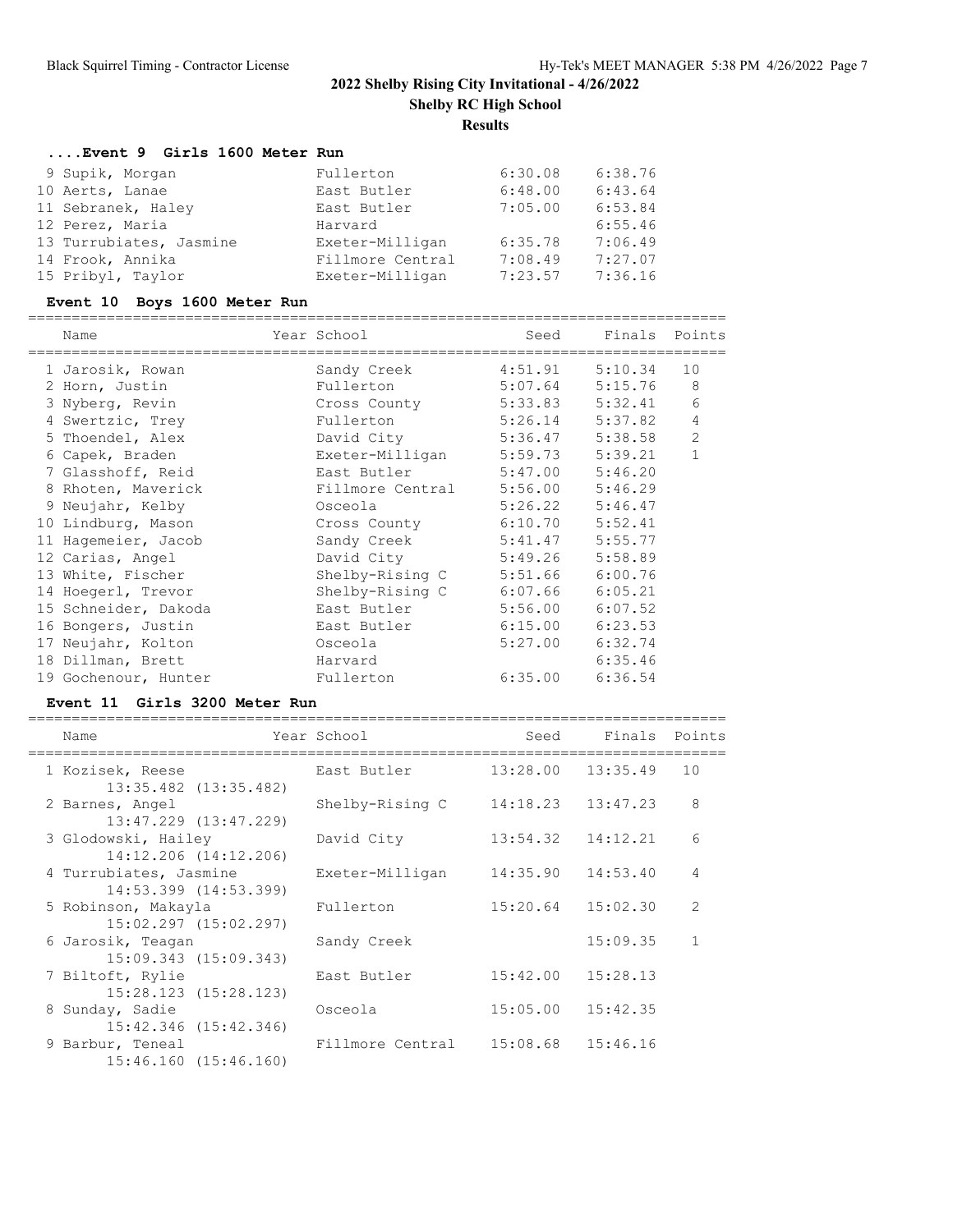# **Results**

# **....Event 11 Girls 3200 Meter Run**

| 10 Pinney, Kayleigh<br>16:14.856 (16:14.856)  | Osceola         | 14:59.00 16:14.86     |          |
|-----------------------------------------------|-----------------|-----------------------|----------|
| 11 Papik, Kierra                              | Exeter-Milligan |                       | 17:19.94 |
| $17:19.939$ $(17:19.939)$<br>12 Ewing, Hayley | Fullerton       | $17:44.35$ $18:00.50$ |          |
| 18:00.497 (18:00.497)                         |                 |                       |          |

## **Event 12 Boys 3200 Meter Run**

================================================================================

|    | Name               | Year School | Seed     | Finals Points |                |
|----|--------------------|-------------|----------|---------------|----------------|
|    | 1 Jarosik, Rowan   | Sandy Creek | 10:35.72 | 10:48.98      | 10             |
|    | 2 Swertzic, Trey   | Fullerton   | 12:16.52 | 12:00.50      | 8              |
|    | 3 Neujahr, Kelby   | Osceola     | 12:20.00 | 12:00.81      | 6              |
|    | 4 Thoendel, Alex   | David City  | 12:42.52 | 12:11.45      | 4              |
|    | 5 Hagemeier, Jacob | Sandy Creek | 11:48.77 | 12:13.38      | $\overline{2}$ |
|    | 6 Urban, Joe       | East Butler | 12:57.00 | 12:46.60      |                |
|    | 7 Neujahr, Kolton  | Osceola     | 12:40.64 | 12:53.02      |                |
|    | 8 Carias, Angel    | David City  | 13:02.64 | 12:59.19      |                |
|    | 9 Niemoth, Micaiah | Harvard     | 12:57.38 | 13:28.53      |                |
| 10 | White, Liam        | Osceola     | 13:54.29 | 13:44.53      |                |
|    |                    |             |          |               |                |

## **Event 13 Girls 100 Meter Hurdles**

| Name                 | Year School      | Seed  | Prelims            | H#                      |
|----------------------|------------------|-------|--------------------|-------------------------|
| Preliminaries        |                  |       |                    |                         |
| 1 Baker, Liberty     | Shelby-Rising C  | 16.39 | 15.550 3           |                         |
| 2 Rigatuso, Allie    | East Butler      | 17.00 | 17.180             | 2                       |
| 3 Eickmeier, Lili    | David City       | 17.03 | 17.190             | $\overline{1}$          |
| 4 Supik, McKenzie    | Fullerton        | 17.75 | 17.74a             | $\overline{\mathbf{3}}$ |
| 5 Bohlen, McKenzie   | Sandy Creek      | 17.71 | 17.85 <sub>q</sub> | 3                       |
| 6 Earl, Morgan       | Palmer           | 18.08 | 18.10q             | 2                       |
| 7 Ziemba, Lainie     | Fullerton        | 17.53 | 18.42q             | 1                       |
| 8 Prochaska, Lindsey | East Butler      | 17.60 | 18.53q             | 2                       |
| 9 Kanode, Jozie      | Exeter-Milligan  | 18.23 | 19.09              | $\mathbf{1}$            |
| 10 Berggren, Lucy    | Cross County     | 19.15 | 19.17              | 2                       |
| 11 Horn, Paige       | Fullerton        | 19.24 | 19.34              | 3                       |
| 12 Shuda, Kassidy    | Palmer           | 18.48 | 19.48              | $\mathbf{1}$            |
| 13 Julich, Katelyne  | Fillmore Central | 19.80 | 20.07              | $\overline{c}$          |
| 14 Kalkwarf, Alexis  | High Plains      | 19.41 | 20.44              | 3                       |
| 15 Havlovic, Morgan  | East Butler      | 19.80 | 20.55              | $\mathbf{1}$            |
| 16 Pachen, Emilee    | Osceola          | 20.20 | 20.84              | $\mathbf{1}$            |
| 17 League, Lexie     | Sandy Creek      | 20.34 | 20.88              | 3                       |
| 18 Turpitt, Bailey   | Shelby-Rising C  | 20.89 | 20.98              | 3                       |
| 19 Frederick, Ellie  | Shelby-Rising C  |       | 21.53              | $\overline{c}$          |
| 20 Ray, Jaiden       | David City       | 20.33 | 27.55              | $\mathfrak{D}$          |

## **Event 13 Girls 100 Meter Hurdles**

| Name              | Year School     | Prelims | Finals Points |     |
|-------------------|-----------------|---------|---------------|-----|
|                   |                 |         |               |     |
| Finals            |                 |         |               |     |
| 1 Baker, Liberty  | Shelby-Rising C | 15.55   | 15.79         | 1 N |
| 2 Eickmeier, Lili | David City      | 17.19   | 16.60         |     |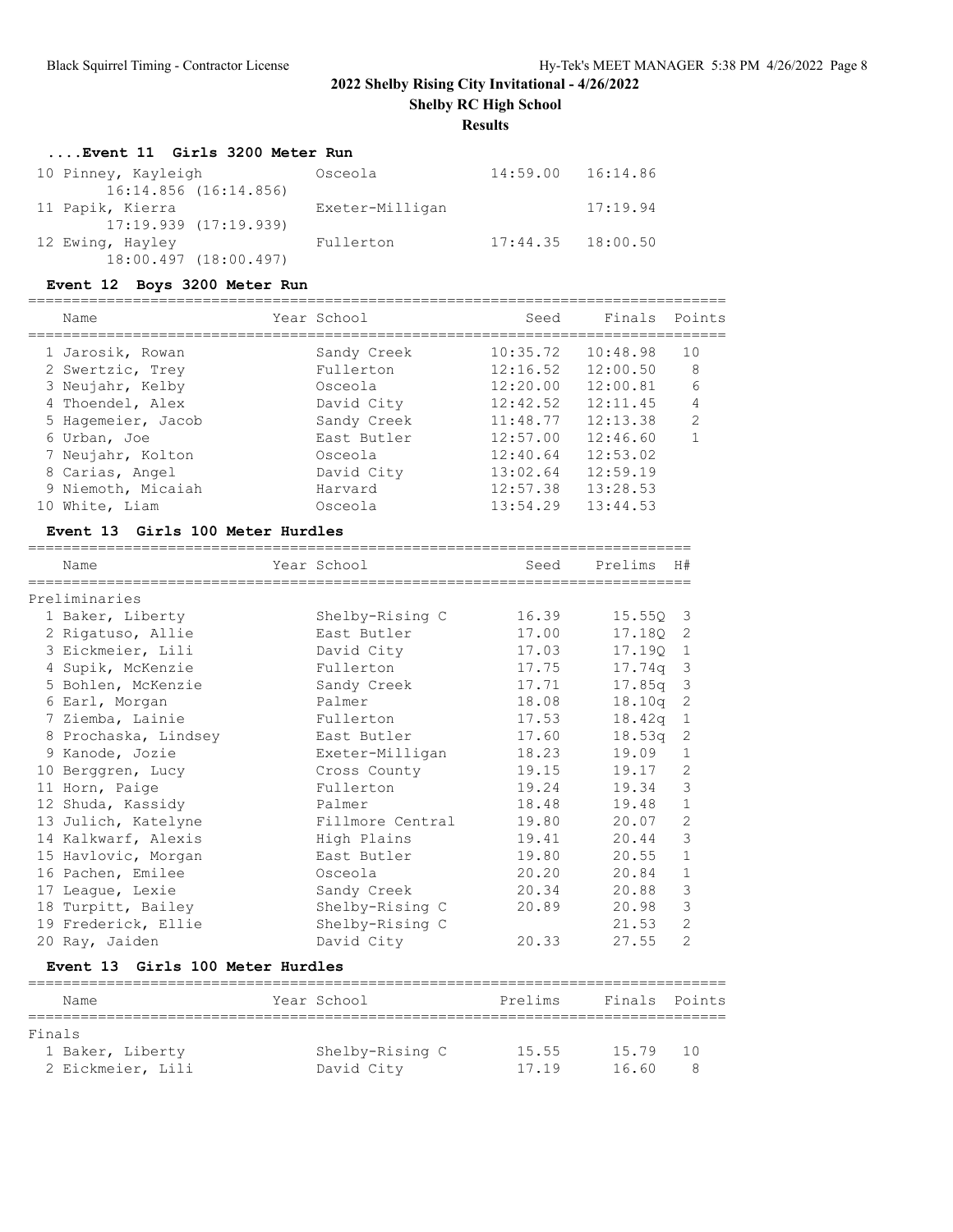**Results**

| Event 13 Girls 100 Meter Hurdles |             |       |       |                 |
|----------------------------------|-------------|-------|-------|-----------------|
| 3 Rigatuso, Allie                | East Butler | 17.18 | 17.27 | $6\overline{6}$ |
| 4 Supik, McKenzie                | Fullerton   | 17.74 | 17.77 | $\overline{4}$  |
| 5 Ziemba, Lainie                 | Fullerton   | 18.42 | 17.84 | -2              |
| 6 Bohlen, McKenzie               | Sandy Creek | 17.85 | 17.97 | $\overline{1}$  |
| 7 Earl, Morgan                   | Palmer      | 18.10 | 18.12 |                 |
| 8 Prochaska, Lindsey             | East Butler | 18.53 | 20.14 |                 |

## **Event 14 Boys 110 Meter Hurdles**

| Name                      | Year School      | Seed  | Prelims            | H#             |
|---------------------------|------------------|-------|--------------------|----------------|
| Preliminaries             |                  |       |                    |                |
| 1 White, Hunter           | Shelby-Rising C  | 16.51 | 15.940 1           |                |
| 2 Hollinger, Cory         | Cross County     | 16.10 | 16.850 2           |                |
| 3 Cook, Brady             | Fullerton        | 16.40 | 16.10 <sub>q</sub> | $\mathbf{1}$   |
| 4 Pheak, Ryan             | Osceola          | 16.69 | 17.41a             | -2             |
| 5 Whitmore, Isaac         | Shelby-Rising C  | 18.35 | 18.45q             | -1             |
| 6 Shaw, Ethan             | Sandy Creek      | 18.79 | 18.57q             | -1             |
| 7 Gustafson, Kale         | Osceola          | 18.92 | 18.85a             | -2             |
| 8 Brecka, Brayden         | East Butler      | 18.20 | 18.97q             | $\overline{c}$ |
| 9 Due, Tyler              | Exeter-Milligan  | 19.10 | 19.22              | $\mathbf{1}$   |
| 10 Rayburn, Waylon        | Fillmore Central | 19.15 | 19.43              | 1              |
| 11 Sabata, Lukas          | David City       | 19.50 | 19.49              | 2              |
| 12 Brenfoerder, Zach      | Sandy Creek      | 18.91 | 19.62              | 2              |
| 13 Morris, Camden         | High Plains      | 20.95 | 20.71              | $\mathcal{L}$  |
| 14 Hengelfelt, Wyatt      | Cross County     | 21.38 | 20.71              | $\mathbf{1}$   |
| 15 VanVeldhuizen, Trenton | East Butler      | 21.90 | 21.38              | 1              |
| 16 Anderson, Michael      | Fillmore Central | 24.00 | 22.62              | $\mathcal{L}$  |

## **Event 14 Boys 110 Meter Hurdles**

|        | Name              | Year School     | Prelims | Finals Points |                |
|--------|-------------------|-----------------|---------|---------------|----------------|
| Finals |                   |                 |         |               |                |
|        | 1 White, Hunter   | Shelby-Rising C | 15.94   | 15.96         | 10             |
|        | 2 Hollinger, Cory | Cross County    | 16.85   | 16.03         | 8              |
|        | 3 Cook, Brady     | Fullerton       | 16.10   | 16.46         | 6              |
|        | 4 Pheak, Ryan     | Osceola         | 17.41   | 17.90         | 4              |
|        | 5 Shaw, Ethan     | Sandy Creek     | 18.57   | 18.54         | $\overline{2}$ |
|        | 6 Gustafson, Kale | Osceola         | 18.85   | 18.62         |                |
|        | 7 Whitmore, Isaac | Shelby-Rising C | 18.45   | 18.63         |                |
|        | 8 Brecka, Brayden | East Butler     | 18.97   | 20.52         |                |

### **Event 15 Girls 300 Meter Hurdles**

| Name               | Year School     | Seed  | Finals |               | H# Points      |
|--------------------|-----------------|-------|--------|---------------|----------------|
| 1 Rigatuso, Allie  | East Butler     | 54.60 | 52.73  | 3             | 10             |
| 2 Staskal, Malorie | Exeter-Milligan | 54.35 | 54.45  | 3             | -8             |
| 3 Earl, Morgan     | Palmer          | 53.83 | 54.49  | 3             | 6              |
| 4 Hansen, Kaydense | David City      | 56.20 | 55.48  | $\mathcal{L}$ | $\overline{4}$ |
| 5 Bohlen, McKenzie | Sandy Creek     | 54.49 | 55.57  | 3             | $\overline{2}$ |
| 6 Ziemba, Lainie   | Fullerton       | 54.04 | 56.15  | 3.            | $\overline{1}$ |
| 7 Kalkwarf, Alexis | High Plains     | 54.86 | 56.33  | 3             |                |
| 8 Berggren, Lucy   | Cross County    | 56.31 | 56.64  | $\mathcal{D}$ |                |
|                    |                 |       |        |               |                |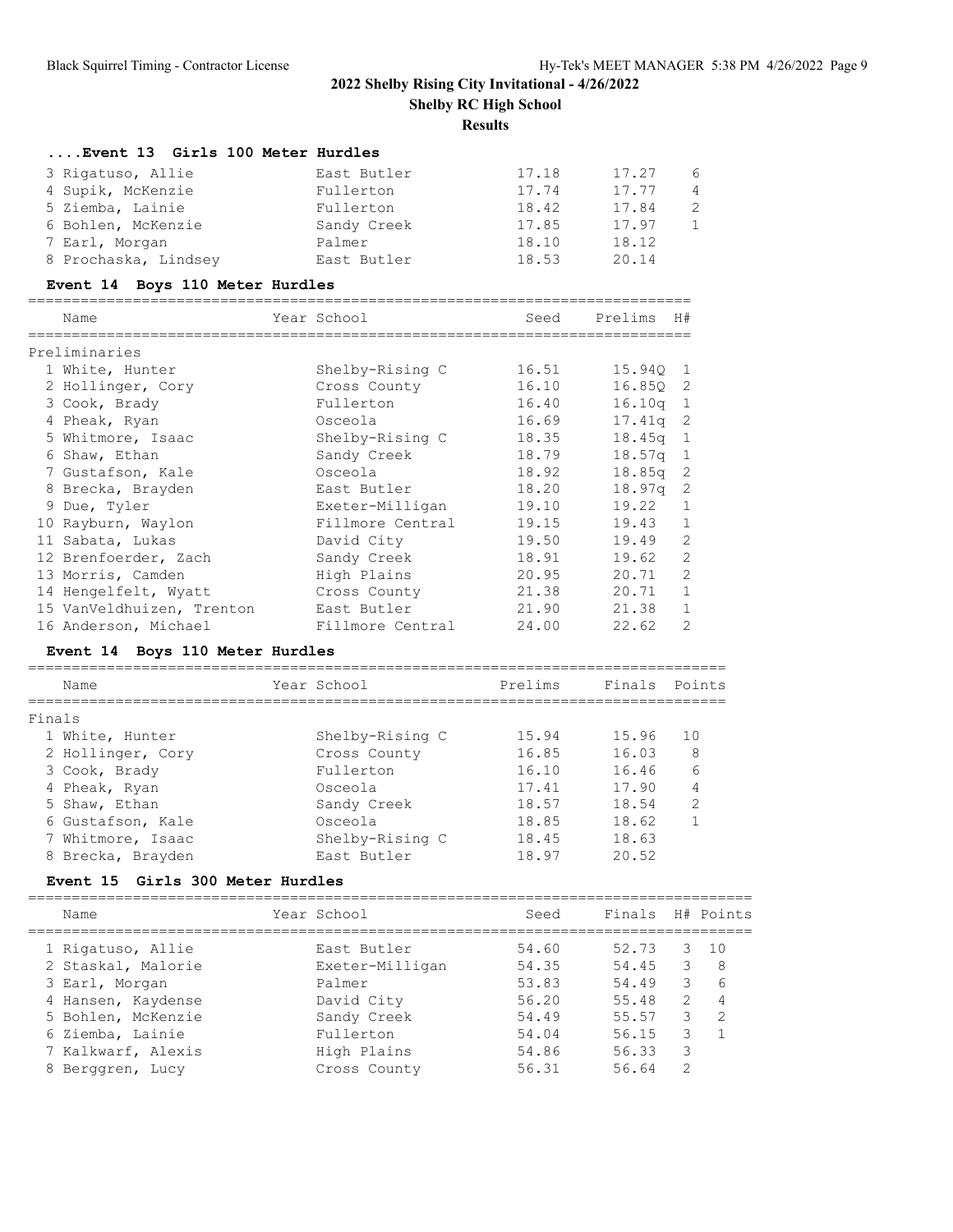**Results**

| Event 15 Girls 300 Meter Hurdles |
|----------------------------------|
|----------------------------------|

| 9 Eilers, Emma       | Palmer           | 57.22   | 57.26   | 2             |
|----------------------|------------------|---------|---------|---------------|
| 10 Shuda, Kassidy    | Palmer           | 56.00   | 57.42   | 2             |
| 11 Boss, Trinity     | David City       | 54.53   | 58.68   | 3             |
| 12 Bongers, Leah     | East Butler      | 1:04.90 | 59.37   | 1             |
| 13 Horn, Paige       | Fullerton        | 56.23   | 59.67   | $\mathcal{L}$ |
| 14 League, Lexie     | Sandy Creek      | 58.60   | 1:02.05 | 2             |
| 15 Lesiak, Esperanza | High Plains      | 1:00.70 | 1:03.19 | 1             |
| 16 Kropatsch, Eastyn | Osceola          | 1:02.74 | 1:04.12 |               |
| 17 Ray, Jaiden       | David City       | 1:00.00 | 1:04.51 | 2             |
| 18 Pinney, Kayleigh  | Osceola          | 1:04.47 | 1:06.62 |               |
| 19 Julich, Katelyne  | Fillmore Central | 1:04.06 | 1:07.28 |               |
| 20 Turpitt, Bailey   | Shelby-Rising C  | 1:08.20 | 1:09.15 |               |

## **Event 16 Boys 300 Meter Hurdles**

| Name<br>=============================  | Year School<br>-------------------- | Seed  | Finals H# Points |                |                |
|----------------------------------------|-------------------------------------|-------|------------------|----------------|----------------|
| 1 White, Hunter                        | Shelby-Rising C                     | 43.28 | 42.79            | 3              | 10             |
| 2 Lindburg, Jackson                    | Cross County                        | 44.12 | 43.77            | 3              | 8              |
| 3 Pheak, Ryan                          | Osceola                             | 43.84 | 43.84            | 3              | 6              |
| 4 Cook, Brady                          | Fullerton                           | 43.86 | 44.30            | 3              | 4              |
| 5 Pierce, Alex                         | East Butler                         | 47.00 | 46.75            | 3              | $\overline{c}$ |
| 6 Whitmore, Isaac Shelby-Rising C      |                                     | 47.37 | 47.36            | 3              | $\mathbf{1}$   |
| 7 Manzanares, Jacob Cross County       |                                     | 49.59 | 48.03            | $\overline{c}$ |                |
| 8 Osantowski, Braxten                  | David City                          | 49.69 | 48.56            | $\mathbf{2}$   |                |
| 9 Due, Tyler                           | Exeter-Milligan                     | 48.00 | 49.50            | 3              |                |
| 10 Waller, Tobey                       | Cross County                        | 49.18 | 49.69            | $\mathbf{2}$   |                |
| 11 Swanson, Cole                       | High Plains                         | 48.36 | 49.82            | $\mathbf{2}$   |                |
| 12 Shuck, Parker                       | Sandy Creek                         | 47.69 | 49.86            | 3              |                |
| 13 Myers, Eli                          | Fillmore Central                    | 48.28 | 50.03            | 2              |                |
| 14 Shaw, Ethan                         | Sandy Creek and the Sandy Creek     | 50.81 | 50.68            | $\mathbf{1}$   |                |
| 15 Rayburn, Waylon                     | Fillmore Central                    | 50.59 | 50.96            | $\mathbf{2}$   |                |
| 16 Morris, Camden                      | High Plains                         | 51.38 | 52.55            | $\mathbf{1}$   |                |
| 17 Staskal, Daysan                     | Exeter-Milligan                     |       | 53.09            | $\mathbf{1}$   |                |
|                                        |                                     | 54.81 | 53.51            | $\mathbf 1$    |                |
| 19 Brenfoerder, Zach Sandy Creek 51.64 |                                     |       | 54.09            | $\mathbf{1}$   |                |
| 20 VanVeldhuizen, Trenton              | East Butler 1:02.30                 |       | 58.63            | $\mathbf{1}$   |                |
| 21 Anderson, Michael                   | Fillmore Central                    | 57.04 | 1:02.73          | $\mathbf{1}$   |                |

## **Event 17 Girls 4x100 Meter Relay**

| School             |    | Seed                  | Finals H# Points |               |       |
|--------------------|----|-----------------------|------------------|---------------|-------|
| 1 Sandy Creek 'A'  |    | 53.36                 | 53.08            |               | 2, 10 |
| 1) Martin, Ella    |    | 2) Rempe, Caitlin     |                  |               |       |
| 3) Heinz, Jenna    |    | 4) Hatch, Leah        |                  |               |       |
| 2 East Butler 'A'  |    | 53.50                 | 53.62            | 2             | 8     |
| 1) Klement, Haley  |    | 2) Rigatuso, Allie    |                  |               |       |
| 3) Janak, Meagan   |    | 4) Kocian, Camryn     |                  |               |       |
| 3 Fullerton 'A'    |    | 55.37                 | 54.92            | $\mathcal{P}$ | 6     |
| 1) Supik, McKenzie |    | 2) Crouse, Addi       |                  |               |       |
| 3) Williams, Josie |    | 4) Gonsior, Teagan    |                  |               |       |
| 4 Cross County 'A' |    | 59.30                 | 55.34            |               |       |
| 1) Schoch, Tierney |    | 2) Nuttelman, Kaleena |                  |               |       |
| 3) Forsberg, Sarah | 4) | Krol, Kylee           |                  |               |       |
|                    |    |                       |                  |               |       |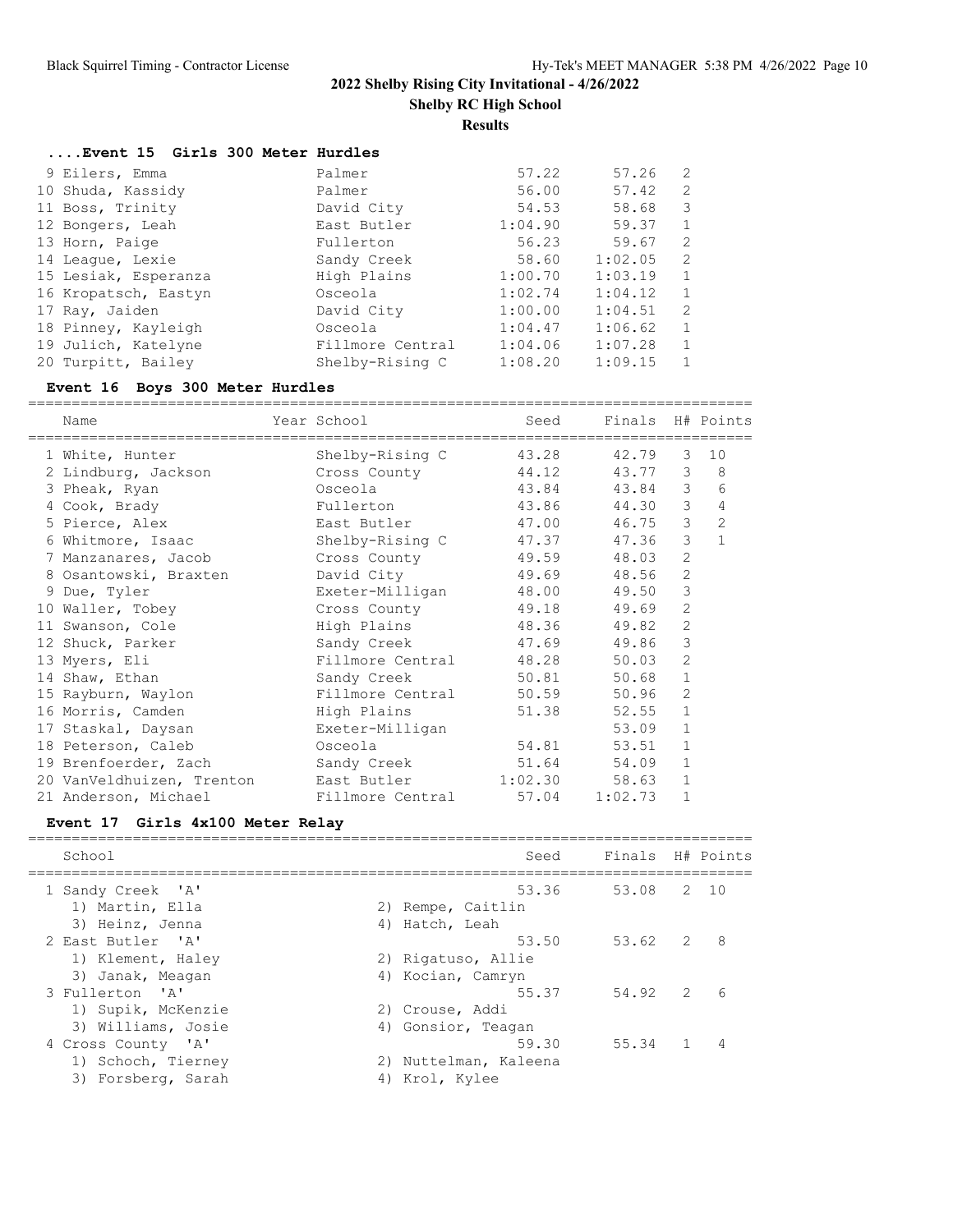**Shelby RC High School**

#### **Results**

#### **....Event 17 Girls 4x100 Meter Relay**

| 5 Fillmore Central 'A'  | 55.31                | $56.15$ 2 |                | $\overline{2}$ |
|-------------------------|----------------------|-----------|----------------|----------------|
| 1) Schademann, Angelina | 2) Odermatt, Julia   |           |                |                |
| 3) Lukes, Carly         | 4) Hafer, Reyna      |           |                |                |
| 6 Palmer 'A'            | 56.24                | 56.25     | 2              |                |
| 1) Donscheski, Ashlyn   | 2) Eilers, Emily     |           |                |                |
| 3) Eilers, Emma         | 4) Earl, Morgan      |           |                |                |
| 7 Shelby-Rising C 'A'   | 58.20                | 57.51     | $\overline{1}$ |                |
| 1) Turpitt, Bailey      | 2) Nekl, Katelyn     |           |                |                |
| 3) Augustin, Emily      | 4) Martensen, Nicole |           |                |                |
| 8 Exeter-Milligan 'A'   | 57.48                | 1:00.16   | $\sim$ 1       |                |
| 1) Kanode, Jozie        | 2) Jansky, Cameran   |           |                |                |
| 3) Krupicka, Savana     | 4) Staskal, Malorie  |           |                |                |
| -- David City 'A'       | 51.85                | DNF       | 2              |                |
| 1) Behrns, Neely        | 2) Eickmeier, Lili   |           |                |                |
| 3) Boss, Trinity        | 4) Kuhlman, Addison  |           |                |                |
|                         |                      |           |                |                |

#### **Event 18 Boys 4x100 Meter Relay**

=================================================================================== School Seed Finals H# Points =================================================================================== 1 David City 'A' 47.00 45.75 2 10 1) McKay, Jack 2) Golden, Seth 3) Underwood, Ethan 1988 (4) Denker, Caden 2 Fullerton 'A' 47.40 47.99 2 8 1) Voichahoske, Max 2) Patton, Roe 3) Cook, Brady (4) Dubas, Fletcher 3 Sandy Creek 'A' 48.75 48.36 2 6 1) Diaz, Itzamna (2) Shuck, Parker 3) Lally, Drake  $\begin{array}{ccc} 4 & 4 & 1 \end{array}$  Sullivan, Ben 4 Shelby-Rising C 'A' 50.43 48.43 1 4 1) Nekl, Tanner 2) Arps, Nolan 3) Schultz, Ashton 4) Dutton-Mofford, Gabe 5 Fillmore Central 'A' 47.24 48.71 2 2 1) Wolf, Jayden 2) Perkins, Kale 3) Theobald, Keegan 1988 4) Kimbrough, Luke 6 Harvard 'A' 48.60 48.75 2 1 1) Fishler, Cody (2) Grove, Zach 3) Schumm, Lathem 1988 (4) Marburger, Xavier 3) Schumm, Lathem (a) 4) Marburger, Xavier<br>7 East Butler 'A' (48.90 48.81 2 1) Brecka, Brayden 2) Janak, Michael 3) Bergman, Jackson (4) Pierce, Alex 8 Cross County 'A' 47.31 48.98 2 1) Waller, Tobey 2) Hollinger, Cory 3) Mickey, Damon (4) Seim, Carter 9 Exeter-Milligan 'A' 50.00 49.68 1 1) Staskal, Daysan 2) Payne, Draven 3) Due, Tyler (4) Schoofs, Adrian 10 Osceola 'A' 49.45 50.02 1 1) Neujahr, Kolton 2) Gustafson, Kale 3) Peterson, Caleb (4) Branting, Pierce -- High Plains 'A' 46.10 DNF 2 1) Marino, Javier (2) Morris, Gavin 3) Friesen, Gage 1988 (4) Urkoski, Lane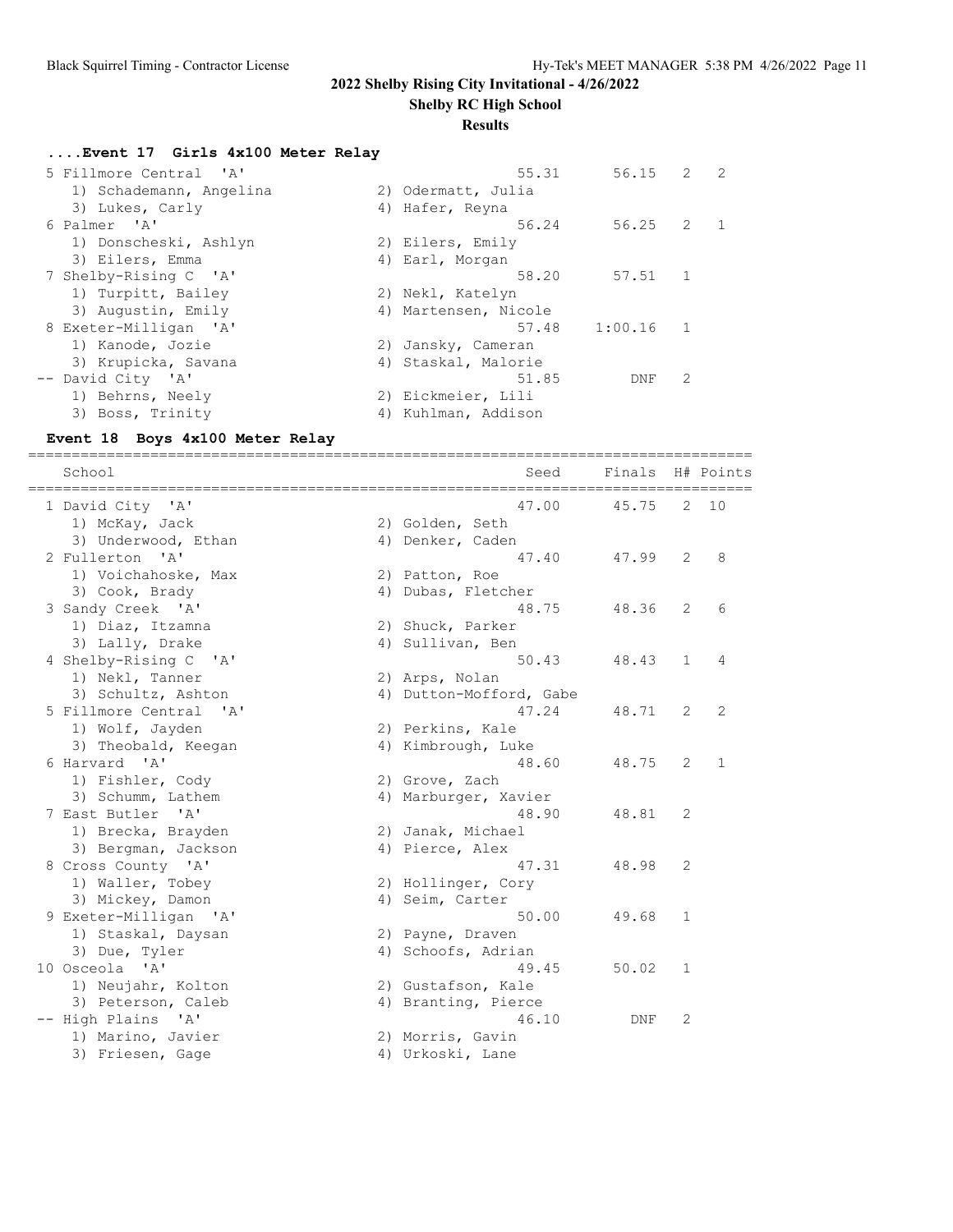**Shelby RC High School**

## **Results**

**Event 19 Girls 4x400 Meter Relay**

| School                                          | Seed                                          | Finals  | Points |
|-------------------------------------------------|-----------------------------------------------|---------|--------|
| 1 Shelby-Rising C<br>' A'                       | 4:26.91                                       | 4:24.91 | 10     |
| 1) Larmon, Ava                                  | 2) Perry, Kaylei                              |         |        |
| 3) Baker, Liberty                               | 4) Larmon, Alex                               |         |        |
| 2 Fullerton 'A'                                 | 4:31.12                                       | 4:33.50 | 8      |
| 1) Ziemba, Lainie                               | 2) Dubas, Kylee                               |         |        |
| 3) Gonsior, Teagan                              | 4) Maxfield, Julianna                         |         |        |
| 3 Sandy Creek 'A'                               | 4:30.27                                       | 4:36.69 | 6      |
| 1) Martin, Ella                                 | 2) Rempe, Caitlin                             |         |        |
| 3) Bohlen, McKenzie                             | 4) Heinz, Jenna                               |         |        |
| 4 Fillmore Central<br>$^{\prime}$ A $^{\prime}$ | 4:52.28                                       | 4:48.24 | 4      |
| 1) Hafer, Reyna                                 | 2) Odermatt, Julia                            |         |        |
| 3) Nichols, Abby                                | 4) Verhage, Hallie                            |         |        |
| 5 East Butler<br>' A'                           | 4:58.00                                       | 4:50.89 | 2      |
| 1) Klement, Haley                               | 2) Strizek, Miranda                           |         |        |
| 3) Kabourek, Hilary                             | 4) Harrington, Avery                          |         |        |
| 6 High Plains<br>$\mathsf{A}$                   | 4:49.90                                       | 4:52.72 | 1      |
| 1) Lesiak, Esperanza                            | 2) Ackerson, Rylee                            |         |        |
| 3) Kalkwarf, Alexis                             | 4) Wruble, Kenzie                             |         |        |
| 7 David City 'A'                                | 4:45.00                                       | 4:54.67 |        |
| 1) Jahde, Meagan                                | 2) Johnson, Emily                             |         |        |
| 3) Zegers, Chloe                                | 4) Hansen, Kaydense                           |         |        |
| 8 Exeter-Milligan<br>$^{\prime}$ A $^{\prime}$  | 4:46.00                                       | 4:58.11 |        |
| 1) Jansky, Cameran                              | 2) Krupicka, Savana                           |         |        |
| 3) Staskal, Malorie                             | 4) Jeffries, Lily                             |         |        |
| Event 20 Boys 4x400 Meter Relay                 |                                               |         |        |
|                                                 |                                               |         |        |
| School                                          | Seed                                          | Finals  | Points |
| 1 Fillmore Central<br>' A'                      | 3:47.75                                       | 3:47.91 | 10     |
| 1) Kimbrough, Luke                              | 2) Schelkopf, Cooper                          |         |        |
| 3) Hinrichs, Aiden                              | 4) Lauby, Isaiah                              |         |        |
| 2 Shelby-Rising C<br>$^{\prime}$ A $^{\prime}$  | 3:48.18                                       | 3:53.29 | 8      |
| 1) Sliva, Payton                                | 2) Dutton-Mofford, Gavin                      |         |        |
| 3) Arps, Nolan                                  | 4) Dutton-Mofford, Gabe                       |         |        |
| 3 Sandy Creek 'A'                               | 3:52.46                                       | 3:57.06 | 6      |
| 1) Biltoft, Micah                               | 2) Petr, Jacob                                |         |        |
| 3) Lally, Drake                                 | 4) Heaton, Sean                               |         |        |
| 4 David City 'A'                                | 3:58.00                                       | 3:59.76 |        |
| 1) Underwood, Ethan                             | 2) Setz, Jona                                 |         |        |
| 3) Svoboda, Reese                               | 4) Osantowski, Braxten                        |         |        |
| 5 High Plains 'A'                               | 3:53.00                                       | 4:00.76 | 2      |
| 1) Marino, Raul                                 | 2) Swanson, Cole                              |         |        |
| 3) Helgoth, Haden                               | 4) Lesiak, Mario                              |         |        |
| 6 Fullerton 'A'                                 | 3:51.22                                       | 4:07.14 | 1      |
| 1) Hoback, Ethan                                | 2) Swertzic, Trey                             |         |        |
| 3) Voichahoske, Max                             | 4) Horn, Justin                               |         |        |
| 7 East Butler 'A'                               | 3:59.00                                       | 4:07.57 |        |
| 1) Sullivan, Ryan                               | 2) Brecka, Brayden                            |         |        |
| 3) Janak, Michael                               | 4) Clark, Tye                                 |         |        |
| 8 Cross County 'A'                              | 4:04.30                                       | 4:11.10 |        |
| 1) Hollinger, Tanner<br>3) Noble, Dalton        | 2) Manzanares, Jacob<br>4) Pinkelman, Preston |         |        |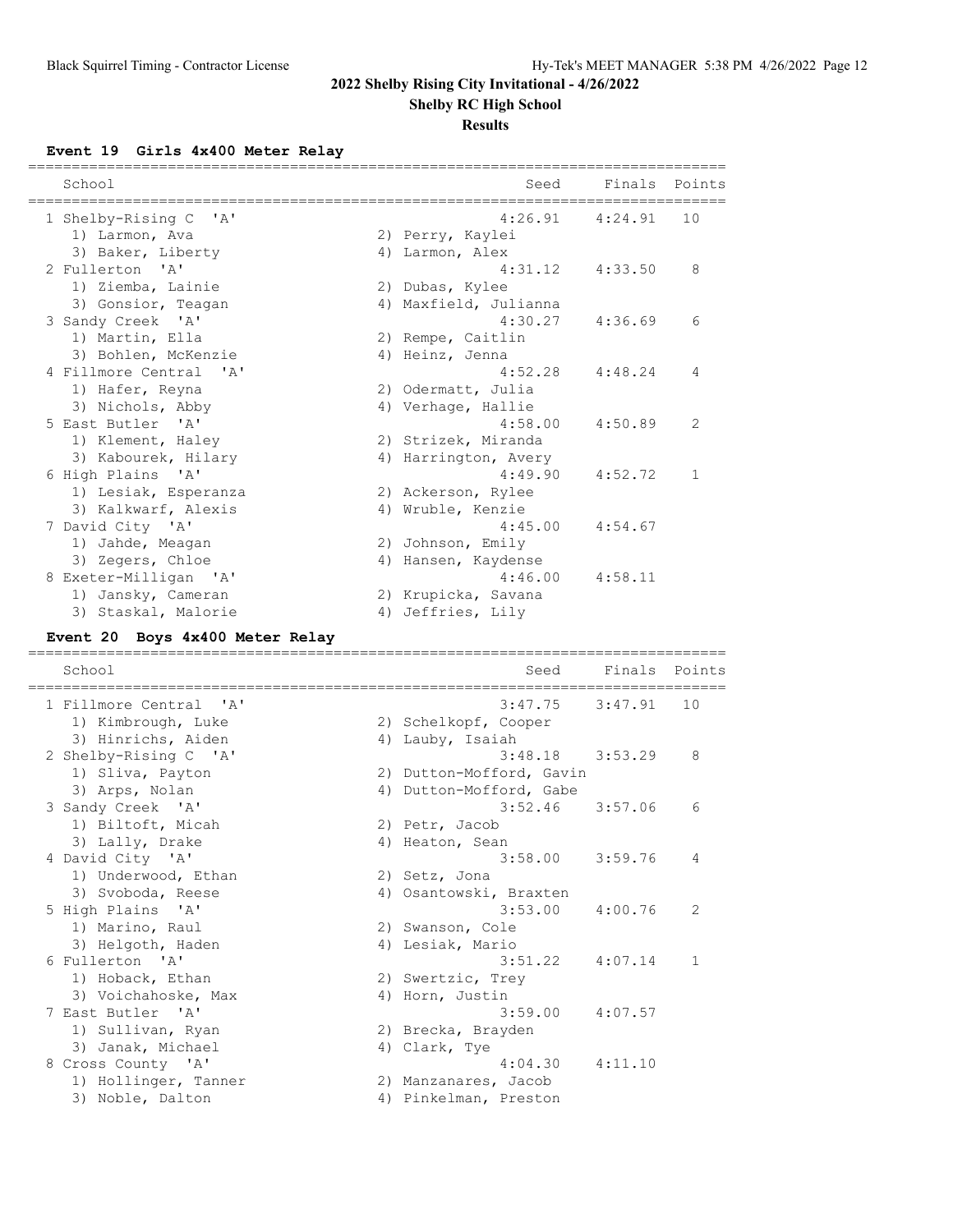**Shelby RC High School**

### **Results**

**Event 21 Girls 4x800 Meter Relay**

| School                   | Seed                 | Finals Points         |               |
|--------------------------|----------------------|-----------------------|---------------|
| 1 Shelby-Rising C 'A'    |                      | $11:11.68$ $11:05.03$ | 10            |
| 1) Barnes, Angel         | 2) Larmon, Alex      |                       |               |
| 3) Carter, Alexa         | 4) Pinneo, Taya      |                       |               |
| 2 East Butler 'A'        |                      | $11:38.00$ $11:15.17$ | 8             |
| 1) Kozisek, Reese        | 2) Aerts, Lanae      |                       |               |
| 3) Spatz, Mackennah      | 4) Spatz, Malorie    |                       |               |
| 3 Osceola 'A'            | 11:45.00             | 11:48.68              | 6             |
| 1) Boden, Charisa        | 2) Sunday, Sadie     |                       |               |
| 3) Sanley, Taylin        | 4) Boden, Sierra     |                       |               |
| 4 Fullerton 'A'          |                      | $11:11.29$ $12:03.35$ | 4             |
| 1) Supik, Morgan         | 2) Robinson, Makayla |                       |               |
| 3) Maxfield, Jaci<br>4)  | Shotkoski, Macy      |                       |               |
| 5 Fillmore Central 'A'   |                      | $11:36.00$ $12:32.11$ | $\mathcal{P}$ |
| 1) Frook, Annika         | 2) McCoy, Hadley     |                       |               |
| 3) Lukes, Carly          | 4) Conway, Malorie   |                       |               |
| 6 David City 'A'         | 12:38.57             | 12:38.65              | 1             |
| 1) Ganqwish, Hannah      | 2) Glodowski, Emily  |                       |               |
| 3) Smith, Kaydance<br>4) | Zegers, Chloe        |                       |               |
|                          |                      |                       |               |

## **Event 22 Boys 4x800 Meter Relay**

| School                 |    | Seed                | Finals Points         |               |
|------------------------|----|---------------------|-----------------------|---------------|
| 1 Fillmore Central 'A' |    |                     | $9:05.60$ $8:54.83$   | 10            |
| 1) Hinrichs, Aiden     |    | 2) Clark, Ashtin    |                       |               |
| 3) Schelkopf, Cooper   |    | 4) Lauby, Isaiah    |                       |               |
| 2 High Plains 'A'      |    |                     | $10:20.00$ $9:46.32$  | 8             |
| 1) Helgoth, Haden      |    | 2) Swanson, Cole    |                       |               |
| 3) Urkoski, Wyatt      |    | 4) Lesiak, Mario    |                       |               |
| 3 Exeter-Milligan 'A'  |    | 10:06.80            | 9:54.80               | 6             |
| 1) Capek, Braden       |    | 2) Kallhoff, Troy   |                       |               |
| 3) Kresak, Cade        | 4) | Bartu, Ben          |                       |               |
| 4 East Butler 'A'      |    |                     | $9:58.00$ 10:00.55    | 4             |
| 1) Borgman, Carson     |    | 2) Clark, Tye       |                       |               |
| 3) Jirovsky, Colby     |    | 4) Glasshoff, Reid  |                       |               |
| 5 Palmer 'A'           |    | 10:08.00            | 10:12.97              | $\mathcal{L}$ |
| 1) Blauhorn, Blaze     |    | 2) Eilers, Caleb    |                       |               |
| 3) Kriz, Brody         | 4) | Earl, Emmerson      |                       |               |
| 6 David City 'A'       |    |                     | $10:23.00$ $10:14.37$ | 1             |
| 1) Olson, Neil         |    | 2) Johnson, Brayden |                       |               |
| 3) Andel, Barrett      | 4) | Smith, Sam          |                       |               |

## **Event 23 Girls High Jump**

| Name                                 | Year School                                                                                 |             |                      |                 |  |  |
|--------------------------------------|---------------------------------------------------------------------------------------------|-------------|----------------------|-----------------|--|--|
| 1 Walker, Zoev                       | Shelby-Rising C<br>$4-00$ $4-02$ $4-04$ $4-06$ $4-08$ $4-10$ $5-00$ $5-02$                  | $5 - 01.00$ | $5 - 00.00$          | $\overline{10}$ |  |  |
| P P P P O O<br>2 Donahey, Joslynn    | XXX<br>Palmer                                                                               |             | $5-01.00$ $J5-00.00$ | 8               |  |  |
| P.<br>$\mathbb{P}$<br>$\bigcap$<br>P | $4-00$ $4-02$ $4-04$ $4-06$ $4-08$ $4-10$ $5-00$ $5-02$<br>$\cap$<br>$\Omega$<br>XO.<br>XXX |             |                      |                 |  |  |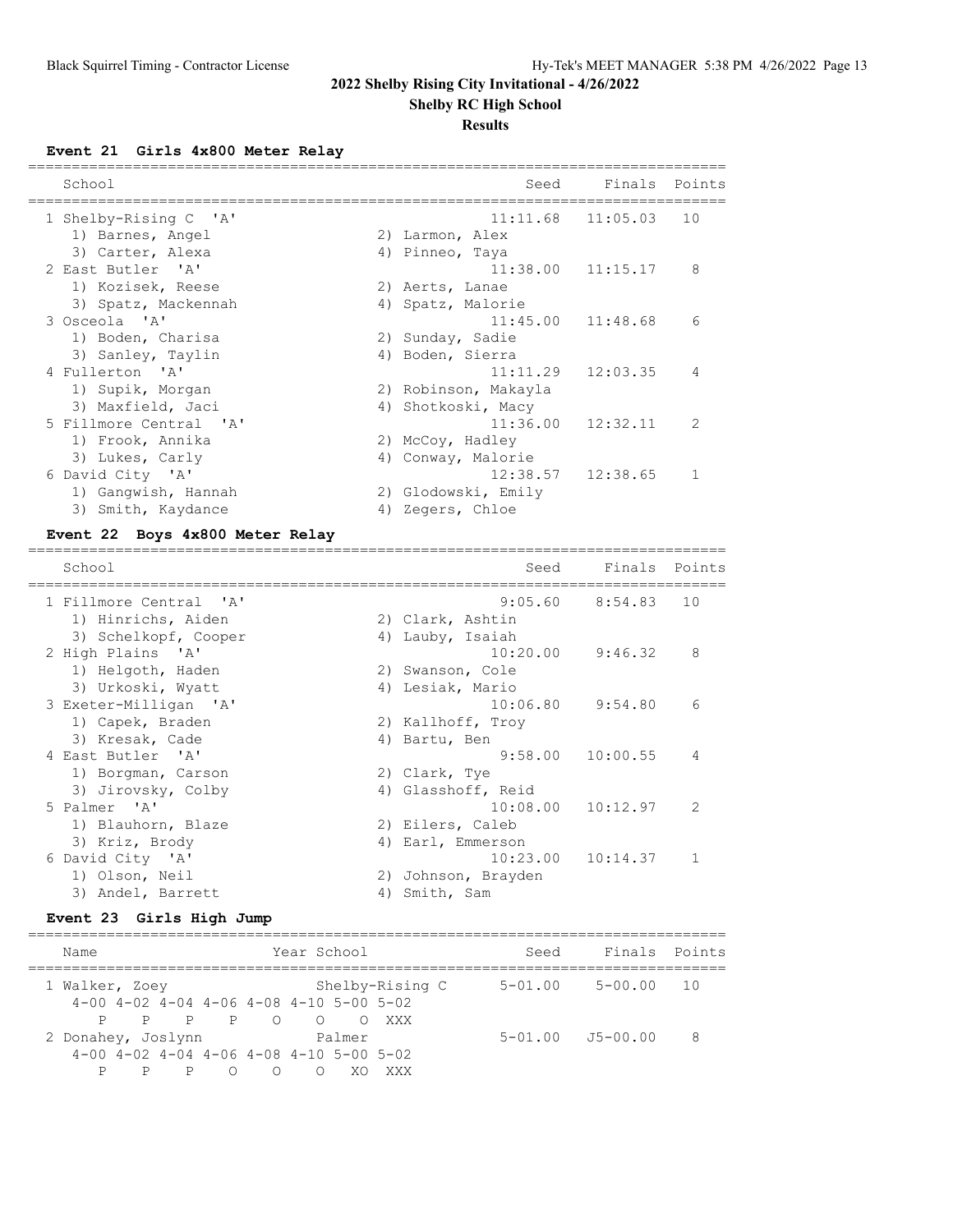**Shelby RC High School**

**Results**

| Event 23 Girls High Jump                         |                 |                     |                         |                |
|--------------------------------------------------|-----------------|---------------------|-------------------------|----------------|
| 3 Klement, Haley Contract Butler                 |                 | $5-01.00$ $4-10.00$ |                         | 6              |
| $4-00$ $4-02$ $4-04$ $4-06$ $4-08$ $4-10$ $5-00$ |                 |                     |                         |                |
| P P P O O XO XXX                                 |                 |                     |                         |                |
| 4 Pachen, Emilee                                 | Osceola         |                     | $4 - 08.00$ $4 - 08.00$ | $\overline{4}$ |
| $4-00$ $4-02$ $4-04$ $4-06$ $4-08$ $4-10$        |                 |                     |                         |                |
| P P O XO XO XXX                                  |                 |                     |                         |                |
| 5 Horn, Paige                                    | Fullerton       |                     | $4 - 06.00$ $4 - 06.00$ | $\overline{c}$ |
| $4-00$ $4-02$ $4-04$ $4-06$ $4-08$               |                 |                     |                         |                |
| O OXXO XOXXX                                     |                 |                     |                         |                |
| 6 Kropatsch, Eastyn                              | Osceola         |                     | $4 - 04.00$ $4 - 04.00$ | $\mathbf{1}$   |
| $4-00$ $4-02$ $4-04$ $4-06$                      |                 |                     |                         |                |
| O XO XXO XXX                                     |                 |                     |                         |                |
| 7 Schmid, Cally                                  | David City      |                     | $4-04.00$ $4-02.00$     |                |
| $4 - 00$ $4 - 02$ $4 - 04$                       |                 |                     |                         |                |
| O XO XXX                                         |                 |                     |                         |                |
| 8 Muller, Kyleigh                                | Palmer          |                     | $4-04.00$ $J4-02.00$    |                |
| $4 - 00$ $4 - 02$ $4 - 04$                       |                 |                     |                         |                |
| XO XXO XXX                                       |                 |                     |                         |                |
| 9 Zegers, Chloe                                  | David City      |                     | $4-00.00$ $4-00.00$     |                |
| $4 - 00$ $4 - 02$                                |                 |                     |                         |                |
| O XXX                                            |                 |                     |                         |                |
| 9 Nekl, Katelyn                                  | Shelby-Rising C |                     | $4-02.00$ $4-00.00$     |                |
| $4 - 00$ $4 - 02$                                |                 |                     |                         |                |
| O XXX                                            |                 |                     |                         |                |
| 9 Sanley, Taylin                                 | Osceola         |                     | $4-04.00$ $4-00.00$     |                |
| $4 - 00$ $4 - 02$                                |                 |                     |                         |                |
| O XXX                                            |                 |                     |                         |                |
| 12 Turpitt, Bailey                               | Shelby-Rising C | $4 - 02.00$         | $J4 - 00.00$            |                |
| $4 - 00$ $4 - 02$                                |                 |                     |                         |                |
| XXO XXX                                          | Fullerton       | $4 - 00.00$         |                         |                |
| -- Maxfield, Jaci<br>$4 - 00$                    |                 |                     | NH                      |                |
| XXX                                              |                 |                     |                         |                |
| -- Skalka, Ryleigh                               | Sandy Creek     |                     | NH                      |                |
| $4 - 00$                                         |                 |                     |                         |                |
|                                                  |                 |                     |                         |                |
| XXX                                              |                 |                     |                         |                |

## **Event 24 Boys High Jump**

| Name                                                 |                                     | Year School                                                                                 | Seed                          | Finals      | Points |
|------------------------------------------------------|-------------------------------------|---------------------------------------------------------------------------------------------|-------------------------------|-------------|--------|
| 1 Biltoft, Micah                                     |                                     | Sandy Creek<br>$5-00$ $5-02$ $5-04$ $5-06$ $5-08$ $5-10$ $6-00$ $6-02$ $6-05$ $6-08$ $6-10$ | 6-07.00                       | 6-08.00     | 10     |
| P<br>P<br>2 Pheak, Ryan                              | P<br>$\overline{P}$<br>$\circ$      | $\bigcirc$<br>$\bigcirc$<br>$\bigcirc$<br>$\circ$<br>Osceola                                | XXX<br>$\circ$<br>$6 - 00.00$ | 6-00.00     | 8      |
| P<br>P                                               | $\bigcirc$<br>$\bigcirc$<br>$\circ$ | $5-00$ $5-02$ $5-04$ $5-06$ $5-08$ $5-10$ $6-00$ $6-02$<br>$\bigcirc$<br>XXX<br>∩           |                               |             |        |
| 3 Heaton, Sean<br>5-00 5-02 5-04 5-06 5-08 5-10 6-00 |                                     | Sandy Creek                                                                                 | $6 - 02.00$                   | $5 - 10.00$ | 6      |
| P<br>$P$ 0<br>4 Myers, Eli                           | $\bigcirc$<br>$\circ$               | XXX<br>$\circ$<br>Fillmore Central                                                          | $5 - 08.00$                   | $5 - 08.00$ | 4      |
| $5-00$ $5-02$ $5-04$ $5-06$ $5-08$ $5-10$<br>P<br>P  | XO<br>$\left( \right)$<br>∩         | XXX                                                                                         |                               |             |        |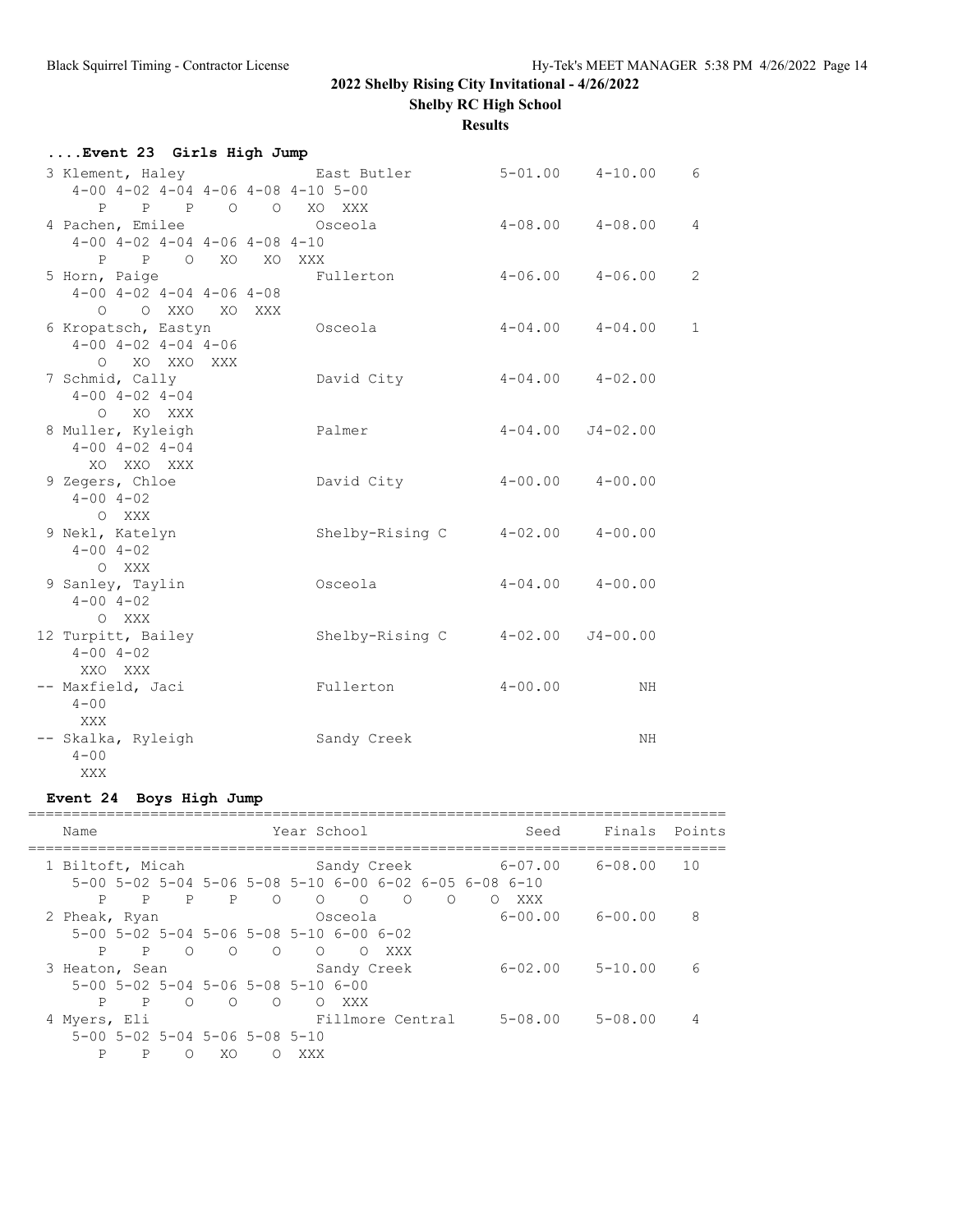**Results**

| Event 24 Boys High Jump                                                     |                 |             |                          |                |
|-----------------------------------------------------------------------------|-----------------|-------------|--------------------------|----------------|
| 5 Lavaley, Hayden<br>$5 - 00$ $5 - 02$ $5 - 04$ $5 - 06$ $5 - 08$           | Osceola         |             | $5 - 10.00$ $5 - 06.00$  | $\overline{2}$ |
| P P XO XO XXX<br>6 Lindburg, Jackson<br>$5 - 00$ $5 - 02$ $5 - 04$ $5 - 06$ | Cross County    |             | $5 - 07.00$ $5 - 04.00$  | 0.50           |
| P O O XXX<br>6 Gochenour, Tyler<br>$5 - 00$ $5 - 02$ $5 - 04$ $5 - 06$      | Fullerton       |             | $5 - 06.00$ $5 - 04.00$  | 0.50           |
| 0 0 0 XXX<br>8 Hoback, Ethan<br>$5 - 00$ $5 - 02$ $5 - 04$ $5 - 06$         | Fullerton       |             | $5 - 04.00$ $J5 - 04.00$ |                |
| O XXO O XXX<br>9 Schultz, Ashton<br>$5 - 00$ $5 - 02$ $5 - 04$ $5 - 06$     | Shelby-Rising C |             | $5 - 06.00$ $J5 - 04.00$ |                |
| O XO XXO XXX<br>10 Johnson, Brayden<br>$5 - 00$ $5 - 02$ $5 - 04$           | David City      |             | $4-10.00$ $5-02.00$      |                |
| O O XXX<br>10 Underwood, Ethan<br>$5 - 00$ $5 - 02$ $5 - 04$                | David City      |             | $5 - 04.00$ $5 - 02.00$  |                |
| O O XXX<br>12 Patton, Roe<br>$5 - 00$ $5 - 02$ $5 - 04$                     | Fullerton       | $5 - 04.00$ | $J5 - 02.00$             |                |
| XO OXXX<br>13 Jirovsky, Colby<br>$5 - 00$ $5 - 02$                          | East Butler     |             | $5 - 02.00$ $5 - 00.00$  |                |
| O XXX<br>14 Swanson, Cole<br>$5 - 00$ $5 - 02$                              | High Plains     | $5 - 06.00$ | $J5 - 00.00$             |                |
| XO XXX<br>15 Hengelfelt, Wyatt<br>$5 - 00$ $5 - 02$                         | Cross County    |             | $5 - 01.00$ $J5 - 00.00$ |                |
| XXO XXX<br>-- Bergman, Jackson<br>$5 - 00$                                  | East Butler     |             | NH                       |                |
| XXX                                                                         |                 |             |                          |                |

## **Event 25 Girls Pole Vault**

| Name                                                                   |            |              |                |                | Year School |            |                            |     | Seed                                                                                                                                 | Finals      | Points |
|------------------------------------------------------------------------|------------|--------------|----------------|----------------|-------------|------------|----------------------------|-----|--------------------------------------------------------------------------------------------------------------------------------------|-------------|--------|
|                                                                        |            |              |                |                |             |            |                            |     | 1 Schademann, Angelina Fillmore Central 10-02.00 10-00.00<br>$6-00$ $6-06$ $7-00$ $7-06$ $8-00$ $8-06$ $9-00$ $9-06$ $10-00$ $10-06$ |             | 10     |
| P<br>2 Kanode, Jozie                                                   | P          | P            | $\mathsf{P}$   | $\overline{P}$ | $\Omega$    | $\bigcirc$ | $\circ$<br>Exeter-Milligan | XXO | XXX<br>$9 - 06.00$                                                                                                                   | 9-00.00     | 8      |
| $6-00$ $6-06$ $7-00$ $7-06$ $8-00$ $8-06$ $9-00$ $9-06$<br>P           | P          | $\mathsf{P}$ | $\overline{P}$ | $\overline{P}$ | $\bigcap$   | XO         | XXX                        |     |                                                                                                                                      |             |        |
| 3 Bohlen, McKenzie<br>$6-00$ $6-06$ $7-00$ $7-06$ $8-00$ $8-06$ $9-00$ |            |              |                |                |             |            | Sandy Creek                |     | 9-00.00                                                                                                                              | $8 - 06.00$ | 6      |
| P<br>4 Krol, Kylee                                                     |            |              | P P P          | XO.            | $\bigcap$   | XXX        | Cross County               |     | 8-00.00                                                                                                                              | J8-06.00    | 4      |
| $6-00$ $6-06$ $7-00$ $7-06$ $8-00$ $8-06$ $9-00$                       | $\bigcirc$ | ∩            | XO             | XO             | ∩           | XXX        |                            |     |                                                                                                                                      |             |        |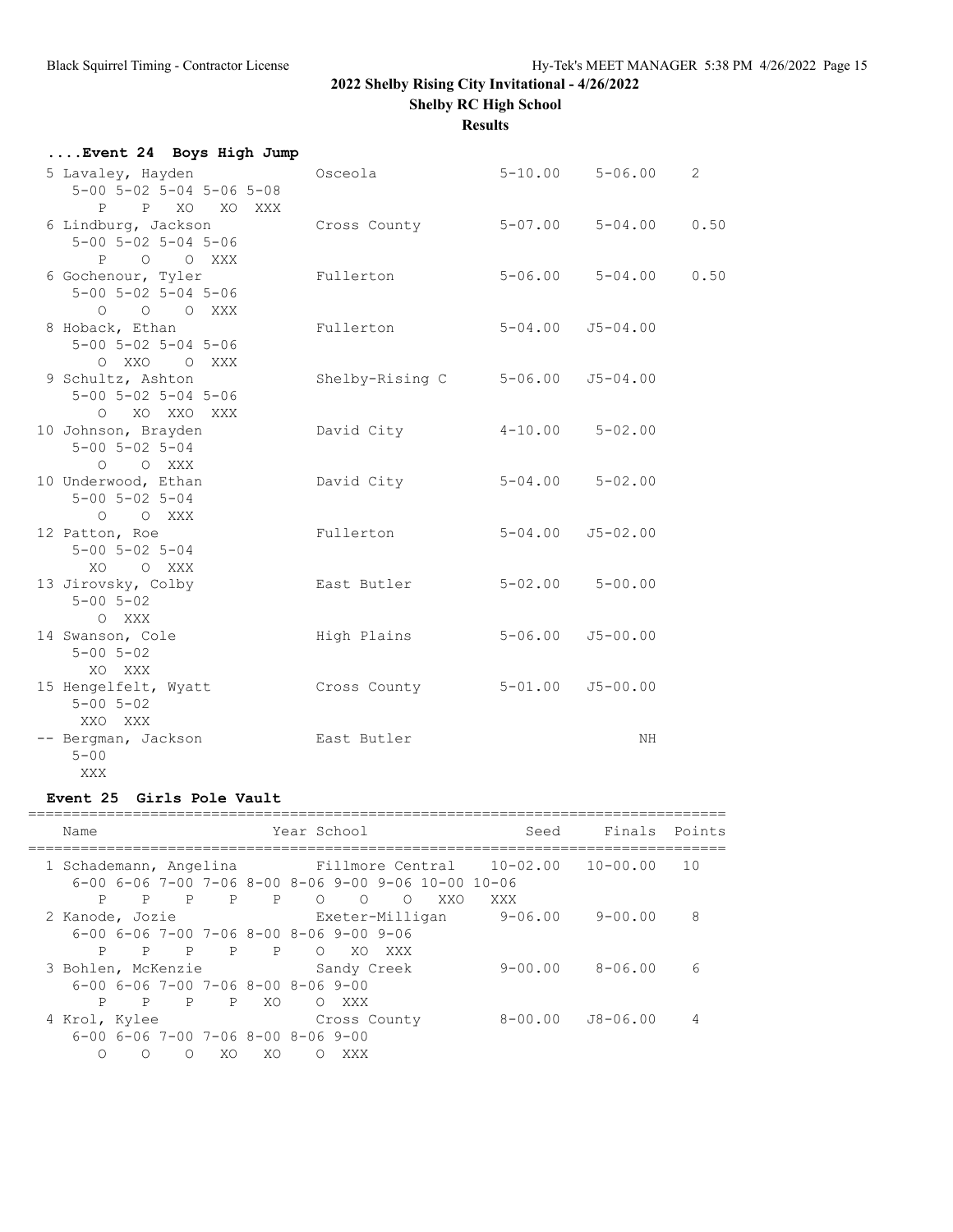**Shelby RC High School**

**Results**

| Event 25 Girls Pole Vault                    |              |             |                          |   |
|----------------------------------------------|--------------|-------------|--------------------------|---|
| and the Fullerton<br>5 Crouse, Addi          |              |             | 7-00.00 7-06.00          | 2 |
| $6 - 00$ $6 - 06$ $7 - 00$ $7 - 06$ $8 - 00$ |              |             |                          |   |
| O O O O XXX                                  |              |             |                          |   |
| 6 Supik, Morgan                              | Fullerton    |             | $7 - 00.00$ $J7 - 06.00$ | 1 |
| $6 - 00$ $6 - 06$ $7 - 00$ $7 - 06$ $8 - 00$ |              |             |                          |   |
| O O O XO XXX                                 |              |             |                          |   |
| 7 Linn, Addie                                | Cross County |             | $7 - 00.00$ $7 - 00.00$  |   |
| $6 - 00$ $6 - 06$ $7 - 00$ $7 - 06$          |              |             |                          |   |
| O XO O XXX                                   |              |             |                          |   |
| 8 Nuttelman, Kaleena                         | Cross County |             | $6 - 00.00$ $6 - 06.00$  |   |
| $6 - 00$ $6 - 06$ $7 - 00$                   |              |             |                          |   |
| $O$ $O$ XXX                                  |              |             |                          |   |
| 8 Lesiak, Esperanza                          | High Plains  |             | 6-06.00 6-06.00          |   |
| $6 - 00$ $6 - 06$ $7 - 00$                   |              |             |                          |   |
| O O XXX                                      |              |             |                          |   |
| 10 Jahde, Meagan                             | David City   |             | $J6 - 06.00$             |   |
| $6 - 00$ $6 - 06$ $7 - 00$                   |              |             |                          |   |
| XXO OXXX                                     |              |             |                          |   |
| -- Pachen, Emilee                            | Osceola      | $5 - 06.00$ | ΝH                       |   |
| $6 - 00$                                     |              |             |                          |   |
| XXX                                          |              |             |                          |   |

## **Event 26 Boys Pole Vault**

|  | Name                                         |  |               |  |                                           |  |                                                             | Year School in the Seed Finals Points                                                                          |              |
|--|----------------------------------------------|--|---------------|--|-------------------------------------------|--|-------------------------------------------------------------|----------------------------------------------------------------------------------------------------------------|--------------|
|  |                                              |  |               |  |                                           |  |                                                             | 1 Patton, Roe Fullerton 12-00.00 12-00.00<br>7-00 7-06 8-00 8-06 9-00 9-06 10-00 10-06 11-00 11-06 12-00 12-09 | 10           |
|  |                                              |  |               |  |                                           |  |                                                             | P P P P P P P P P O XXO XO XXX                                                                                 |              |
|  |                                              |  |               |  |                                           |  |                                                             | 2 Andel, Barrett Cavid City 10-06.00 11-06.00 8                                                                |              |
|  |                                              |  |               |  |                                           |  | 7-00 7-06 8-00 8-06 9-00 9-06 10-00 10-06 11-00 11-06 12-00 |                                                                                                                |              |
|  |                                              |  |               |  |                                           |  |                                                             |                                                                                                                |              |
|  |                                              |  |               |  |                                           |  | P P P P O XO O O XXO O XXX                                  |                                                                                                                | 6            |
|  |                                              |  |               |  |                                           |  | 7-00 7-06 8-00 8-06 9-00 9-06 10-00 10-06 11-00 11-06 12-00 | 3 Due, Tyler $\qquad \qquad$ Exeter-Milligan $11-00.00$ J11-06.00                                              |              |
|  |                                              |  |               |  |                                           |  |                                                             |                                                                                                                |              |
|  |                                              |  |               |  |                                           |  | P P P P P P P P O XO XXO XXX                                |                                                                                                                |              |
|  |                                              |  |               |  |                                           |  |                                                             | 4 Pinkelman, Preston Cross County 10-00.00 10-00.00                                                            | 4            |
|  |                                              |  |               |  | 7-00 7-06 8-00 8-06 9-00 9-06 10-00 10-06 |  |                                                             |                                                                                                                |              |
|  |                                              |  |               |  | P P O O O O O XXX                         |  |                                                             |                                                                                                                |              |
|  |                                              |  |               |  |                                           |  |                                                             | 5 Neujahr, Kelby                 Osceola               10-00.00     9-06.00                                    | 2            |
|  |                                              |  |               |  | 7-00 7-06 8-00 8-06 9-00 9-06 10-00       |  |                                                             |                                                                                                                |              |
|  |                                              |  |               |  | P P XO O O O XXX                          |  |                                                             |                                                                                                                |              |
|  |                                              |  |               |  |                                           |  |                                                             | 6 Shaw, Ethan 6 Sandy Creek 9-00.00 9-00.00                                                                    | $\mathbf{1}$ |
|  | $7-00$ $7-06$ $8-00$ $8-06$ $9-00$ $9-06$    |  |               |  |                                           |  |                                                             |                                                                                                                |              |
|  |                                              |  | P P O O O XXX |  |                                           |  |                                                             |                                                                                                                |              |
|  | 7 Peterson, Caleb Csceola                    |  |               |  |                                           |  |                                                             | $9 - 00.00$ $8 - 06.00$                                                                                        |              |
|  | $7 - 00$ $7 - 06$ $8 - 00$ $8 - 06$ $9 - 00$ |  |               |  |                                           |  |                                                             |                                                                                                                |              |
|  |                                              |  | P P O O XXX   |  |                                           |  |                                                             |                                                                                                                |              |
|  |                                              |  |               |  |                                           |  |                                                             | 7 Rayburn, Waylon Fillmore Central 9-06.00 8-06.00                                                             |              |
|  | $7-00$ $7-06$ $8-00$ $8-06$ $9-00$           |  |               |  |                                           |  |                                                             |                                                                                                                |              |
|  |                                              |  | O O O O XXX   |  |                                           |  |                                                             |                                                                                                                |              |
|  |                                              |  |               |  |                                           |  |                                                             | 9 Bartu, Ben Milligan 8-03.00 J8-06.00                                                                         |              |
|  | $7-00$ $7-06$ $8-00$ $8-06$ $9-00$           |  |               |  |                                           |  |                                                             |                                                                                                                |              |
|  |                                              |  | XO O O O XXX  |  |                                           |  |                                                             |                                                                                                                |              |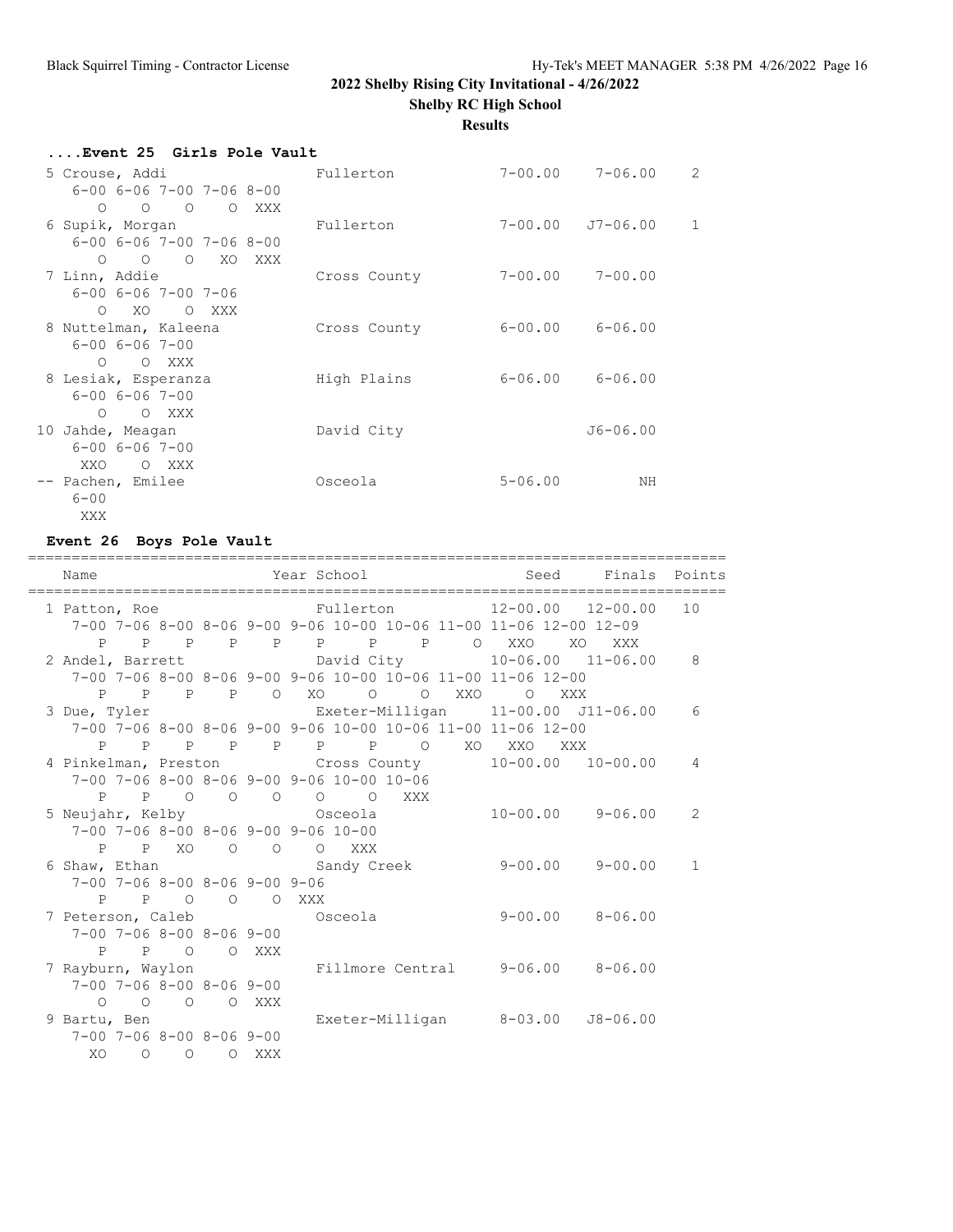**Shelby RC High School**

**Results**

| Event 26 Boys Pole Vault            |              |                     |             |
|-------------------------------------|--------------|---------------------|-------------|
| 10 Morris, Camden                   | High Plains  | $8-00.00$ $8-00.00$ |             |
| $7 - 00$ $7 - 06$ $8 - 00$ $8 - 06$ |              |                     |             |
| $O$ $O$ $O$ $XXX$                   |              |                     |             |
| 11 Fishler, Cody                    | Harvard      | $8 - 06.00$         | J8-00.00    |
| $7 - 00$ $7 - 06$ $8 - 00$ $8 - 06$ |              |                     |             |
| XOOOXXX                             |              |                     |             |
| 11 Hinkle, Boston                   | Osceola      | $8 - 00.00$         | J8-00.00    |
| $7 - 00$ $7 - 06$ $8 - 00$ $8 - 06$ |              |                     |             |
| O XO O XXX                          |              |                     |             |
| 13 Lindburg, Mason                  | Cross County | 7-07.00             | $7 - 06.00$ |
| $7 - 00$ $7 - 06$ $8 - 00$          |              |                     |             |
| XO XXX<br>$\bigcap$                 |              |                     |             |
| -- Urkoski, Hudson                  | High Plains  | $6 - 06.00$         | ΝH          |
| $7 - 00$                            |              |                     |             |
| XXX                                 |              |                     |             |

#### **Event 27 Girls Long Jump**

=================================================================================== Name The Year School Seed Finals H# Points =================================================================================== 1 Hatch, Leah Sandy Creek 16-08.50 16-06.75 2 10 16-04.50 16-04 16-06.75 16-05.50 FOUL 15-08 2 Behrns, Neely David City 16-02.00 15-07.50 2 8 14-05 15-00 15-07.50 14-07 14-10.50 14-10.50 3 Smith, Kaydance David City 14-07.50 14-10.25 2 6 14-01.75 14-04.25 14-10.25 13-01.25 13-10.75 14-03 4 Kocian, Camryn East Butler 15-07.00 14-02.00 2 4 14-02 FOUL 13-05.50 12-11.50 13-11 PASS 5 Whetstine-Jones, Aimee Harvard 13-08.00 14-01.75 2 2 13-09.50 14-01.75 13-10.50 FOUL 13-07 FOUL 6 Hafer, Reyna Fillmore Central 14-06.00 13-11.75 2 1 13-11.75 FOUL 13-11 13-03 13-01 13-01.75 7 Schoch, Tierney Cross County 12-07.50 13-07.50 1 13-00.75 13-06 13-07.50 12-09 FOUL 13-01.50 8 Plumbtree, Jordan Fullerton 13-07.50 13-01.75 2 12-07.50 13-00 12-06.25 12-09.75 12-07.75 13-01.75 9 Jeffries, Lily Exeter-Milligan 13-07.00 12-11.75 2 12-11.75 FOUL 12-01.50 10 Boden, Charisa Osceola 13-04.25 12-07.75 2 FOUL 12-07.75 12-02.75 11 Bailey, Rylee Sandy Creek 13-04.25 12-07.00 2 12-05 12-00 12-07 12 Augustin, Emily Shelby-Rising C 13-03.00 12-06.75 1 12-00.75 12-06.75 11-06 13 Berggren, Lucy Cross County 12-03.00 12-06.50 1 12-02 12-06.50 12-06 14 Mottl, Makenna Palmer 13-00.50 12-05.00 1 11-07 11-10 12-05 15 McCoy, Hadley Fillmore Central 12-03.50 12-03.00 1 11-08 12-00.25 12-03<br>16 Conway, Malorie Fillmore Central 11-04.25 12-00.25 1 9-03 12-00.25 9-07.50 17 McClellan, Morgan Palmer 12-04.50 11-11.00 1 11-11 11-08.75 11-09.75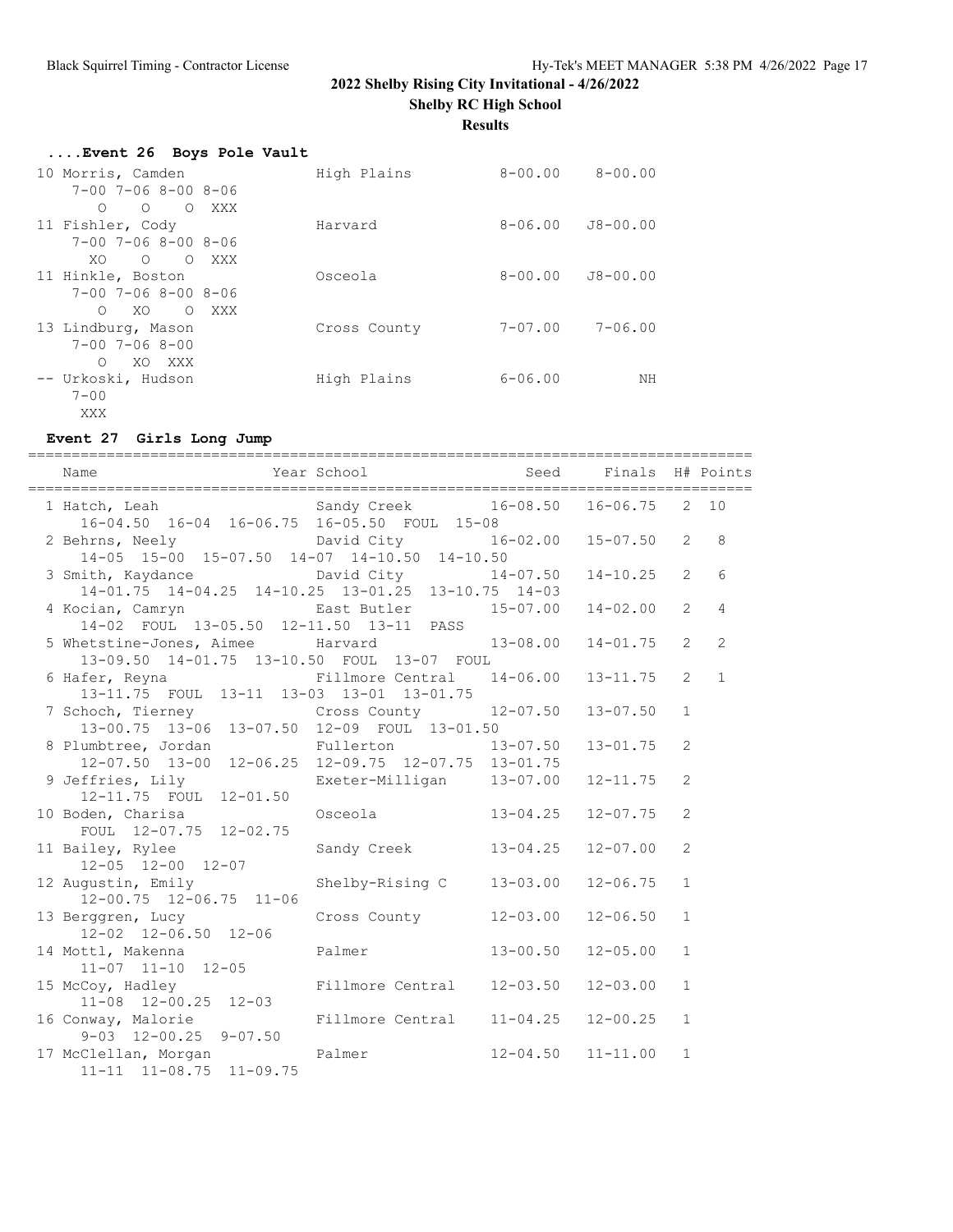**Shelby RC High School**

## **Results**

| Event 27 Girls Long Jump |                 |              |                            |                |
|--------------------------|-----------------|--------------|----------------------------|----------------|
| 18 Renken, Alyssa        | Cross County    |              | $12 - 10.00$ $J11 - 11.00$ | $\overline{1}$ |
| 11-11 FOUL FOUL          |                 |              |                            |                |
| 19 Spatz, Mackennah      | East Butler     | $14 - 03.00$ | $11 - 01.00$               | -2             |
| 11-01 8-11.50 PASS       |                 |              |                            |                |
| 20 Kuns, Mackenzie       | Shelby-Rising C |              | $9 - 08.00$                | $\sim$ 1       |
| FOUL FOUL 9-08           |                 |              |                            |                |
| -- Dewitt, Madison       | East Butler     | $12 - 01.00$ | FOUL                       |                |
| FOUL FOUL FOUL           |                 |              |                            |                |

# **Event 28 Boys Long Jump**

| Name                                         |                                                                                                                                                                                                                                                                                                     |                                                                                                                                                                                                                                                                                                                              |                                                                                                                                                                   |                                                                                                                                                                                                                                                           |                                                                                                                                  |
|----------------------------------------------|-----------------------------------------------------------------------------------------------------------------------------------------------------------------------------------------------------------------------------------------------------------------------------------------------------|------------------------------------------------------------------------------------------------------------------------------------------------------------------------------------------------------------------------------------------------------------------------------------------------------------------------------|-------------------------------------------------------------------------------------------------------------------------------------------------------------------|-----------------------------------------------------------------------------------------------------------------------------------------------------------------------------------------------------------------------------------------------------------|----------------------------------------------------------------------------------------------------------------------------------|
| 1 Branting, Pierce                           |                                                                                                                                                                                                                                                                                                     |                                                                                                                                                                                                                                                                                                                              |                                                                                                                                                                   |                                                                                                                                                                                                                                                           | $2 \t10$                                                                                                                         |
| 2 Pierce, Alex                               |                                                                                                                                                                                                                                                                                                     |                                                                                                                                                                                                                                                                                                                              |                                                                                                                                                                   | $\overline{2}$                                                                                                                                                                                                                                            | 8                                                                                                                                |
| 3 Dubas, Fletcher                            | Fullerton                                                                                                                                                                                                                                                                                           |                                                                                                                                                                                                                                                                                                                              |                                                                                                                                                                   | 2                                                                                                                                                                                                                                                         | 6                                                                                                                                |
| 4 Grove, Zach                                | Harvard                                                                                                                                                                                                                                                                                             |                                                                                                                                                                                                                                                                                                                              |                                                                                                                                                                   | $\overline{2}$                                                                                                                                                                                                                                            | $\overline{4}$                                                                                                                   |
| 5 Lally, Drake                               |                                                                                                                                                                                                                                                                                                     |                                                                                                                                                                                                                                                                                                                              |                                                                                                                                                                   | $\overline{2}$                                                                                                                                                                                                                                            | 2                                                                                                                                |
| 6 Waller, Tobey                              |                                                                                                                                                                                                                                                                                                     |                                                                                                                                                                                                                                                                                                                              | $17 - 03.50$                                                                                                                                                      | $\overline{2}$                                                                                                                                                                                                                                            | $\mathbf{1}$                                                                                                                     |
| 7 Brenfoerder, Zach                          |                                                                                                                                                                                                                                                                                                     |                                                                                                                                                                                                                                                                                                                              |                                                                                                                                                                   | 2                                                                                                                                                                                                                                                         |                                                                                                                                  |
| 8 Wolf, Jayden                               |                                                                                                                                                                                                                                                                                                     |                                                                                                                                                                                                                                                                                                                              | $17 - 02.00$                                                                                                                                                      | $\mathbf{1}$                                                                                                                                                                                                                                              |                                                                                                                                  |
| 9 Clark, Ashtin                              |                                                                                                                                                                                                                                                                                                     |                                                                                                                                                                                                                                                                                                                              | $16 - 11.00$                                                                                                                                                      | $\overline{2}$                                                                                                                                                                                                                                            |                                                                                                                                  |
| 10 Hoegerl, Trevor                           |                                                                                                                                                                                                                                                                                                     | $18 - 06.00$                                                                                                                                                                                                                                                                                                                 | $16 - 10.00$                                                                                                                                                      | 2                                                                                                                                                                                                                                                         |                                                                                                                                  |
| 11 Lavaley, Hayden                           | Osceola                                                                                                                                                                                                                                                                                             | $17 - 05.00$                                                                                                                                                                                                                                                                                                                 | $16 - 07.00$                                                                                                                                                      | 2                                                                                                                                                                                                                                                         |                                                                                                                                  |
| 12 Borgman, Carson                           | East Butler                                                                                                                                                                                                                                                                                         |                                                                                                                                                                                                                                                                                                                              | $16 - 05.00$                                                                                                                                                      | $\mathbf{1}$                                                                                                                                                                                                                                              |                                                                                                                                  |
| 13 Kriz, Brody                               | Palmer                                                                                                                                                                                                                                                                                              |                                                                                                                                                                                                                                                                                                                              | $16 - 04.00$                                                                                                                                                      | $\mathbf{1}$                                                                                                                                                                                                                                              |                                                                                                                                  |
| 14 Schultz, Ashton                           |                                                                                                                                                                                                                                                                                                     |                                                                                                                                                                                                                                                                                                                              | $16 - 03.50$                                                                                                                                                      | 2                                                                                                                                                                                                                                                         |                                                                                                                                  |
| 15 Marino, Javier                            | High Plains                                                                                                                                                                                                                                                                                         |                                                                                                                                                                                                                                                                                                                              | $15 - 09.00$                                                                                                                                                      | $\mathbf{1}$                                                                                                                                                                                                                                              |                                                                                                                                  |
| 16 Blauhorn, Blaze                           | Palmer                                                                                                                                                                                                                                                                                              |                                                                                                                                                                                                                                                                                                                              | $15 - 05.50$                                                                                                                                                      | 2                                                                                                                                                                                                                                                         |                                                                                                                                  |
| 17 Morris, Gavin                             | High Plains                                                                                                                                                                                                                                                                                         | $19 - 09.00$                                                                                                                                                                                                                                                                                                                 | $15 - 05.00$                                                                                                                                                      | 2                                                                                                                                                                                                                                                         |                                                                                                                                  |
| 18 Marino, Raul                              | High Plains                                                                                                                                                                                                                                                                                         |                                                                                                                                                                                                                                                                                                                              | $15 - 03.00$                                                                                                                                                      | $\mathbf{1}$                                                                                                                                                                                                                                              |                                                                                                                                  |
| 19 Noble, Dalton                             | Cross County                                                                                                                                                                                                                                                                                        |                                                                                                                                                                                                                                                                                                                              | $15 - 02.00$                                                                                                                                                      | $\mathbf{1}$                                                                                                                                                                                                                                              |                                                                                                                                  |
| 20 Corman, Zac                               | Sandy Creek                                                                                                                                                                                                                                                                                         |                                                                                                                                                                                                                                                                                                                              | $14 - 09.00$                                                                                                                                                      | $\mathbf{1}$                                                                                                                                                                                                                                              |                                                                                                                                  |
| 21 Hinkle, Boston<br>$12-09$ $14-02$ $14-06$ | Osceola                                                                                                                                                                                                                                                                                             |                                                                                                                                                                                                                                                                                                                              | $14 - 06.00$                                                                                                                                                      | $\mathbf{1}$                                                                                                                                                                                                                                              |                                                                                                                                  |
|                                              | $16 - 05.50$ $16 - 10.50$ $16 - 11$<br>FOUL 16-10 FOUL<br>16-07 16-06 FOUL<br>FOUL 16-05 15-09.50<br>16-04 15-10 13-09.50<br>15-11.50 16-03.50 FOUL<br>FOUL 15-09 15-03.50<br>$15 - 05.50$ $15 - 03$ $15 - 02$<br>15-05 FOUL PASS<br>14-11 15-03 14-09.50<br>FOUL FOUL 15-02<br>FOUL 14-09 10-10.50 | Year School<br>Osceola<br>FOUL 19-08.50 19-00.50 FOUL FOUL 18-08<br>East Butler<br>19-07.50 19-07 18-11 18-08 FOUL 18-09.50<br>19-00.50 FOUL 18-08 FOUL 17-11.50 FOUL<br>18-07 18-11 FOUL 18-03.50 17-06 FOUL<br>Sandy Creek<br>FOUL 17-11.75 18-03.50 FOUL 18-11 18-03<br>Sandy Creek<br>17-02 13-11 FOUL 16-03 16-03 16-03 | Cross County<br>17-03.50 FOUL 17-00.50 FOUL 16-07 16-11.75<br>14-08 17-02.50 15-02.50 16-05 15-00 16-02<br>Fillmore Central<br>Shelby-Rising C<br>Shelby-Rising C | Seed<br>19-09.00<br>19-03.75<br>$17 - 09.50$<br>$16 - 06.75$<br>$16 - 04.00$<br>Fillmore Central 17-01.25<br>$16 - 04.00$<br>$15 - 05.50$<br>$17 - 03.50$<br>$16 - 04.00$<br>$16 - 05.00$<br>$15 - 00.00$<br>$15 - 08.25$<br>$15 - 07.00$<br>$13 - 01.00$ | Finals H# Points<br>19-08.00 19-08.50<br>$19 - 07.50$<br>19-00.50<br>$17-09.00$ $18-11.00$<br>19-05.00 J18-11.00<br>$17 - 02.50$ |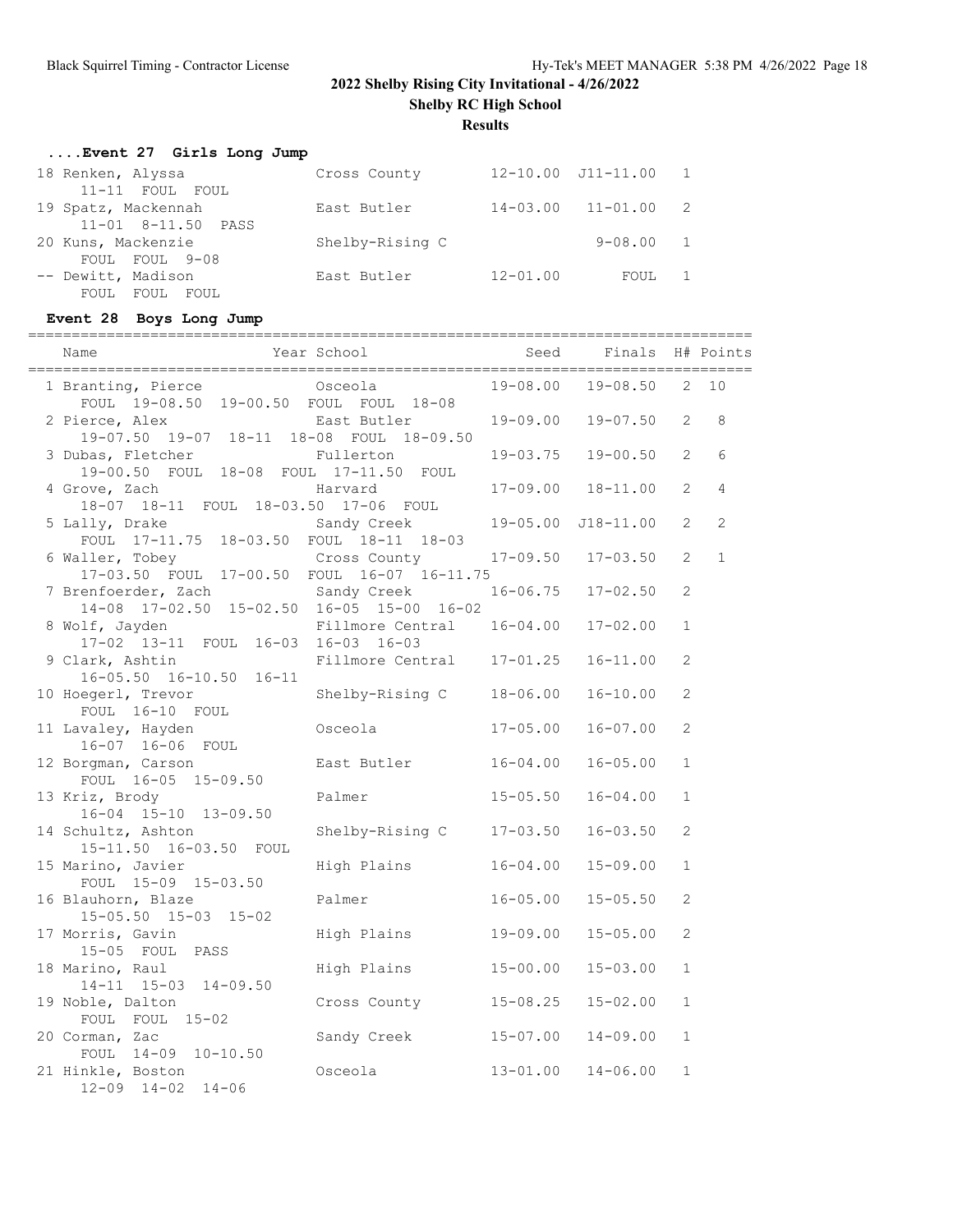**Shelby RC High School**

**Results**

| Event 28 Boys Long Jump             |                                    |                           |          |                |
|-------------------------------------|------------------------------------|---------------------------|----------|----------------|
| 22 Harding, Domonic                 | Fillmore Central 15-01.00 14-00.00 |                           |          | $\overline{1}$ |
| FOUL FOUL 14-00                     |                                    |                           |          |                |
| 23 Eckstrom, Noah                   | Palmer                             | $13 - 08.00$              | 13-07.00 | $\overline{1}$ |
| $8-03$ $13-07$ $12-10.50$           |                                    |                           |          |                |
| 24 Hlavac, Hunter                   | David City                         | $15 - 05.00$              | 13-05.50 | $\overline{1}$ |
| $12 - 01$ $12 - 06.50$ $13 - 05.50$ |                                    |                           |          |                |
| 25 Manzanares, Jacob                | Cross County                       | $16 - 02.25$ $11 - 00.50$ |          | $\overline{1}$ |
| FOUL FOUL 11-00.50                  |                                    |                           |          |                |

## **Event 29 Girls Triple Jump**

|                                                                                             | ===========          |              |                           |                |                |
|---------------------------------------------------------------------------------------------|----------------------|--------------|---------------------------|----------------|----------------|
| Name                                                                                        | Year School          |              | Seed Finals H# Points     |                |                |
| 1 Noble, Josi 6 Cross County 35-10.50 34-08.50<br>34-08.50 34-06 FOUL PASS PASS PASS        |                      |              |                           | 2              | 10             |
| 2 Heinz, Jenna<br>33-00 33-09 33-06 FOUL FOUL 32-09                                         | Sandy Creek          | $34 - 02.00$ | $33 - 09.00$              | $\overline{2}$ | 8              |
| 3 Wruble, Kenzie Manner High Plains<br>FOUL 32-02.50 32-04.50 FOUL 31-09 32-09              |                      | $32 - 07.00$ | $32 - 09.00$              | $\overline{2}$ | 6              |
|                                                                                             |                      |              | $32 - 08.50$              | $\overline{2}$ | $\overline{4}$ |
| 5 Forsberg, Sarah<br>32-01 30-09 FOUL FOUL FOUL FOUL                                        | Cross County         | $31 - 08.00$ | $32 - 01.00$              | $\overline{2}$ | $\overline{2}$ |
| 6 Rempe, Caitlin Sandy Creek 34-00.75<br>31-01.50 31-02.50 31-03.50 31-07 30-08.50 31-02.50 | Sandy Creek 34-00.75 |              | $31 - 07.00$              | $\overline{2}$ | $\mathbf{1}$   |
| 7 Kropatsch, Eastyn<br>29-09.50 FOUL 30-10                                                  | Osceola              | $28 - 02.50$ | $30 - 10.00$              | $\mathbf{1}$   |                |
| 8 Kuhlman, Addison<br>30-01.50 30-07.50 29-05 FOUL FOUL FOUL                                | David City           | $32 - 05.00$ | $30 - 07.50$              | $\overline{c}$ |                |
| 9 Plumbtree, Jordan<br>$27 - 08.50$ $29 - 07$ $28 - 06.50$                                  | Fullerton            | $29 - 02.00$ | $29 - 07.00$              | $\overline{c}$ |                |
| 10 Wolf, Addison<br>29-04 29-02.50 FOUL                                                     | Fillmore Central     | $28 - 04.00$ | $29 - 04.00$              | $\mathbf{1}$   |                |
| 11 Eilers, Emily<br>28-08 28-04.50 28-04.50                                                 | Palmer               |              | 28-04.00 28-08.00         | $\mathbf{1}$   |                |
| 12 Strizek, Hannah<br>$28 - 04$ $28 - 08$ $24 - 09$                                         | East Butler          | $27 - 04.00$ | $J28 - 08.00$             | $\mathbf{1}$   |                |
| 13 Nekl, Katelyn<br>26-09 26-02.50 26-08                                                    | Shelby-Rising C      | $25 - 03.25$ | $26 - 09.00$              | $\mathbf{1}$   |                |
| 13 Harrington, Avery<br>$26 - 09$ $26 - 02.50$ $26 - 08$                                    | East Butler          | $24 - 03.00$ | $26 - 09.00$              | $\mathbf{1}$   |                |
| 15 Augustin, Emily<br>FOUL 25-02 26-05.50                                                   | Shelby-Rising C      | $26 - 08.25$ | $26 - 05.50$              | $\mathbf{1}$   |                |
| 16 Patocka, Saige<br>FOUL FOUL 23-07                                                        | East Butler          | $23 - 06.00$ | $23 - 07.00$              | $\mathbf{1}$   |                |
| 17 McClellan, Karlee Almer<br>22-07.50 FOUL 22-02.50                                        |                      |              | $22 - 06.00$ $22 - 07.50$ | $\mathbf{1}$   |                |

## **Event 30 Boys Triple Jump**

| Name |                     |  | Year School                             |         | Seed | Finals H# Points           |  |
|------|---------------------|--|-----------------------------------------|---------|------|----------------------------|--|
|      | 1 Marburger, Xavier |  |                                         | Harvard |      | $40-11.25$ $44-03.75$ 2 10 |  |
|      |                     |  | FOUL 42-10 43-00 44-03.75 40-01.25 FOUL |         |      |                            |  |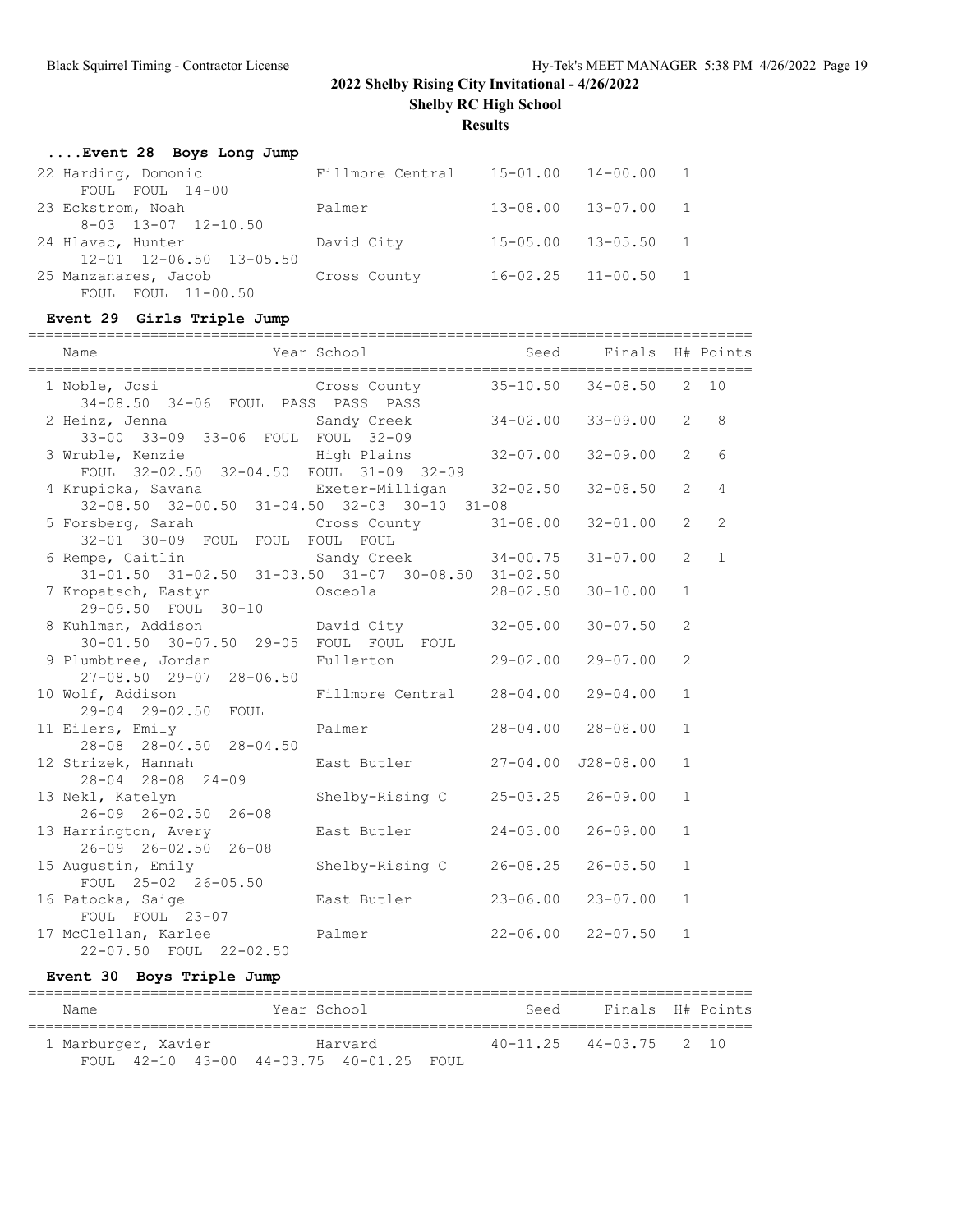**Shelby RC High School**

**Results**

### **....Event 30 Boys Triple Jump**

| 2 Kimbrough, Luke<br>40-02.50 40-06 40-04.50 FOUL PASS PASS | Fillmore Central          | 38-09.00     | $40 - 06.00$ | 2              | 8              |
|-------------------------------------------------------------|---------------------------|--------------|--------------|----------------|----------------|
| 3 Theobald, Keegan<br>39-07.50 FOUL 37-03 FOUL PASS PASS    | Fillmore Central 38-05.00 |              | $39 - 07.50$ | 2              | 6              |
|                                                             |                           |              |              |                |                |
| 4 Gustafson, Kale                                           | Osceola                   | $39 - 04.50$ | $39 - 06.50$ | 2              | $\overline{4}$ |
| 38-07 39-06.50 38-11 39-00.25 38-09.50 38-07.75             |                           |              |              |                |                |
| 5 Pheak, Ryan                                               | Osceola                   | $38 - 05.00$ | $38 - 08.50$ | 2              | $\overline{2}$ |
| 38-03.75 38-08.50 37-06.50 37-01 36-06.50 36-06.25          |                           |              |              |                |                |
| 6 Winkelman, Alexx                                          | Osceola                   | $39 - 08.00$ | $38 - 06.50$ | $\overline{2}$ | $\mathbf{1}$   |
| 36-09 FOUL 38-06 FOUL 38-06.50 37-05.50                     |                           |              |              |                |                |
| 7 Svoboda, Reese                                            | David City                | $35 - 11.00$ | $38 - 04.50$ | $\mathbf{1}$   |                |
| 38-04.50 FOUL FOUL 38-03.25 37-09.25 38-03.50               |                           |              |              |                |                |
| 8 Lindburg, Jackson Cross County 39-01.00                   |                           |              | $38 - 02.25$ | 2              |                |
| 38-02.25 37-10 37-02.50 37-00.50 36-01.50 37-06             |                           |              |              |                |                |
| 9 Dubas, Fletcher                                           | Fullerton                 | $37 - 08.00$ | $36 - 10.50$ | $\mathbf{2}$   |                |
| $36-08.75$ $36-10.50$ $35-11.50$                            |                           |              |              |                |                |
|                                                             |                           |              |              |                |                |
| 10 Petr, Jacob                                              | Sandy Creek 37-01.75      |              | $36 - 09.00$ | $\overline{2}$ |                |
| FOUL 36-09 34-03.50                                         |                           |              |              |                |                |
| 11 Wolf, Jayden                                             | Fillmore Central          | $35 - 08.00$ | $36 - 05.00$ | $\mathbf{1}$   |                |
| FOUL 36-05 36-04                                            |                           |              |              |                |                |
| 12 Gochenour, Tyler                                         | Fullerton                 | $36 - 07.00$ | $36 - 02.00$ | $\overline{2}$ |                |
| 36-02 36-02 FOUL                                            |                           |              |              |                |                |
| 13 Dutton-Mofford, Gavin Shelby-Rising C                    |                           | $35 - 11.00$ | $35 - 09.50$ | $\mathbf{1}$   |                |
| $35 - 05.25$ $35 - 09.50$ $35 - 09$                         |                           |              |              |                |                |
| 14 Helgoth, Haden                                           | High Plains               | $35 - 11.00$ | $35 - 06.75$ | $\mathbf{1}$   |                |
| $35-06.75$ $35-02.25$ $34-05.50$                            |                           |              |              |                |                |
| 15 Fishler, Cody                                            | Harvard                   | $35 - 10.75$ | $35 - 05.25$ | $\mathbf{1}$   |                |
| FOUL 35-05.25 34-09                                         |                           |              |              |                |                |
| 16 Payne, Draven                                            | Exeter-Milligan           | $36 - 01.00$ | $34 - 08.50$ | $\mathbf{1}$   |                |
| $33-09.50$ $34-08$ $34-08.50$                               |                           |              |              |                |                |
| 17 Staskal, Daysan                                          | Exeter-Milligan           | $35 - 03.50$ | $34 - 01.50$ | $\mathbf{1}$   |                |
|                                                             |                           |              |              |                |                |
| FOUL 34-01.50 33-01                                         |                           |              |              |                |                |
| 18 Sliva, Payton                                            | Shelby-Rising C           | $31 - 11.00$ | $33 - 10.50$ | $\mathbf{1}$   |                |
| 33-10.50 33-10 33-09                                        |                           |              |              |                |                |
| 19 Lesiak, Mario                                            | High Plains               | $36 - 05.00$ | $33 - 06.00$ | 2              |                |
| 33-04 33-03.50 33-06                                        |                           |              |              |                |                |
| 20 Setz, Jona                                               | David City                | $32 - 08.50$ | $33 - 03.75$ | $\mathbf{1}$   |                |
| 33-00 33-03.75 FOUL                                         |                           |              |              |                |                |
| 21 Eilers, Caleb                                            | Palmer                    | $32 - 01.75$ | $32 - 06.00$ | $\mathbf{1}$   |                |
| $32-06$ $31-02.75$ $29-02.50$                               |                           |              |              |                |                |
| 22 Earl, Emmerson                                           | Palmer                    | $30 - 00.00$ | $30 - 11.50$ | $\mathbf{1}$   |                |
| 30-11.50 29-03.75 FOUL                                      |                           |              |              |                |                |

#### **Event 31 Girls Discus Throw**

=================================================================================== Name The Year School Seed Finals H# Points =================================================================================== 1 102-11 Shelby-Rising C 111-11 102-11 3 10<br>
102-11 50 FOUL FOUL<br>
50 FOUL FILMOTE Central 95-06.75 98-09 3 8 102-11 FOUL FOUL 97-11.50 FOUL FOUL 2 Head, Kaili Fillmore Central 95-06.75 98-09 3 8 73-10 98-09 86-07 87-02 89-04.50 83-04 3 Carter, Rylie Shelby-Rising C 87-10.50 97-05 2 6 92-07.50 73-11 94-07.50 85-06 97-05 96-03 4 Ackerson, Emily High Plains 98-02 96-07.50 3 4 94-04.50 96-07.50 95-07 90-07 FOUL 80-04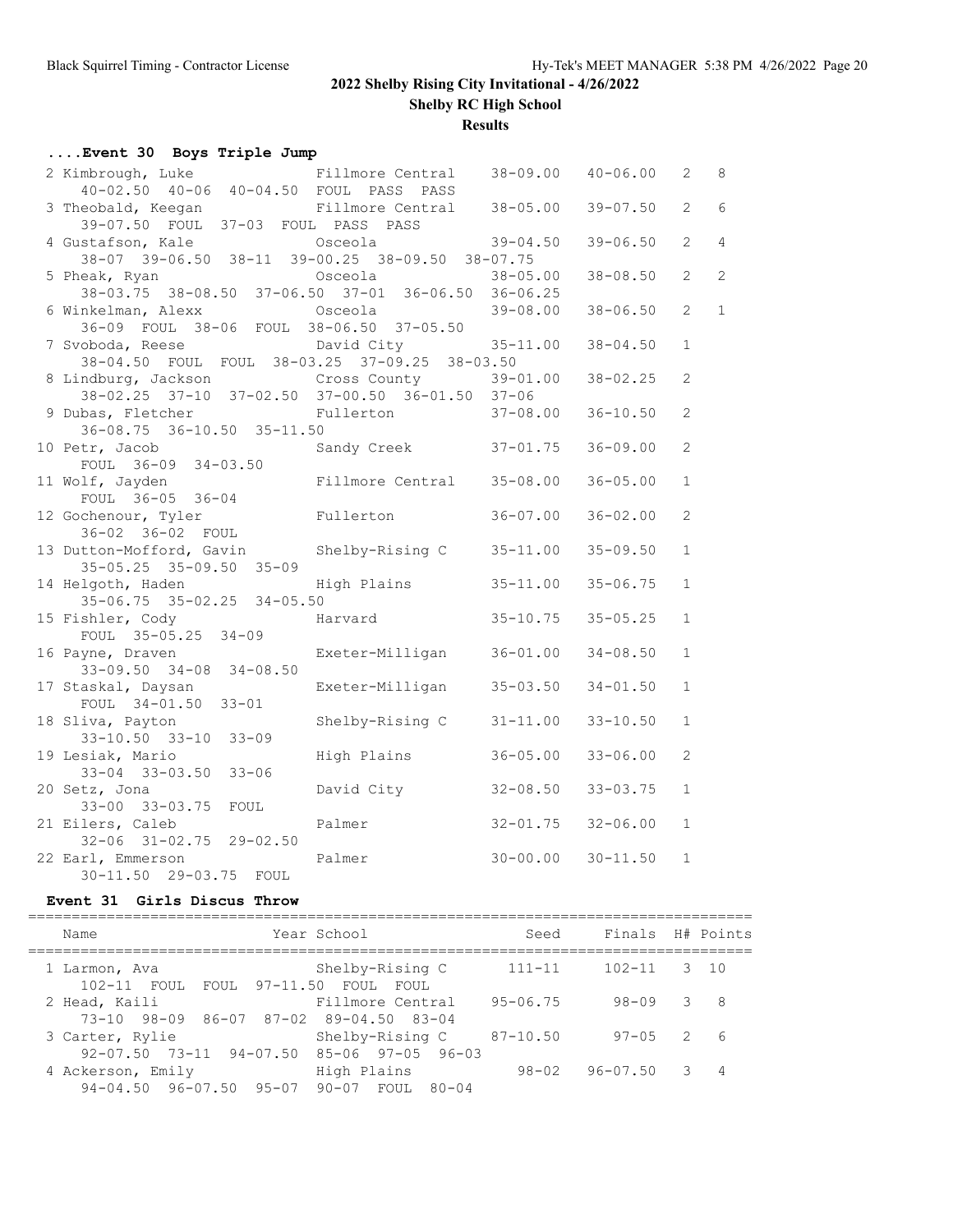**Shelby RC High School**

**Results**

## **....Event 31 Girls Discus Throw**

| 5 Recker, Emma                                   | Osceola                | $76 - 00$    | $90 - 04$           | 2              | $\overline{c}$ |
|--------------------------------------------------|------------------------|--------------|---------------------|----------------|----------------|
| 90-04 80-01.50 77-00 FOUL FOUL 87-01.50          |                        |              |                     |                |                |
| 6 Pernicek, Sydney                               | East Butler            | $100 - 01$   | $90 - 00.50$        | 3              | $\mathbf{1}$   |
| 88-01.50 FOUL FOUL 86-03.50 90-00.50 84-01.50    |                        |              |                     |                |                |
| 7 Eickmeier, Grace                               | David City             | $90 - 07$    | $87 - 00.50$        | 3              |                |
| 87-00.50 FOUL FOUL 58-11.50 FOUL 82-05           |                        |              |                     |                |                |
| 8 Fellows, Jayden                                | Cross County           |              | 84-10 83-10         | $\overline{2}$ |                |
| 83-10 76-04.50 83-02 49-06 FOUL 68-07.50         |                        |              |                     |                |                |
| 9 Roberts, Sydney<br>81-08 68-01 FOUL            | Osceola                | $88 - 09$    | $81 - 08$           | 3              |                |
| 10 Swanson, Olivea                               | Exeter-Milligan        | $76 - 10$    | 80-10               | 2              |                |
| 67-09.50 FOUL 80-10                              |                        |              |                     |                |                |
| 11 Coe, McKenzie                                 | Fullerton              | $94 - 09$    | $80 - 04$           | 3              |                |
| 78-11 80-04 FOUL                                 |                        |              |                     |                |                |
| 12 Bongers, Carynn                               | East Butler            | 88-01        | $79 - 08$           | 3              |                |
| 78-03 79-08 76-07                                |                        |              |                     |                |                |
| 13 Gaughen, Delainey                             | Harvard                |              | 85-06 79-06         | 2              |                |
| 64-06 79-06 72-11                                |                        |              |                     |                |                |
| 14 Robak, Natalie                                | David City             | $85 - 00$    | $75 - 01.50$        | $\overline{2}$ |                |
| FOUL 71-01 75-01.50                              |                        |              |                     |                |                |
| 15 Sunday, Sadie<br>74-03 70-01 70-06            | Osceola                |              | $73 - 02$ $74 - 03$ | $\overline{2}$ |                |
| 16 Hafer, Bailey                                 | Fillmore Central       | $81 - 00$    | J74-03              | 2              |                |
| 74-03 53-03 50-11.50                             |                        |              |                     |                |                |
| 17 Ciancio, Grace                                | Fullerton              | $75 - 02$    | $73 - 03$           | 2              |                |
| 73-03 61-03.50 65-07                             |                        |              |                     |                |                |
| 18 McClellan, Karlee                             | Palmer                 |              | $66 - 10$ $71 - 02$ | $\mathbf{1}$   |                |
| FOUL FOUL 71-02                                  |                        |              |                     |                |                |
| 19 Heise, Katie                                  | East Butler            | $64 - 02$    | $70 - 07.50$        | $\mathbf{1}$   |                |
| 70-07.50 FOUL 58-01                              |                        |              |                     |                |                |
| 20 Warnick, McKinley                             | High Plains            | $76 - 00$    | $70 - 04.50$        | $\overline{2}$ |                |
| FOUL FOUL 70-04.50                               |                        |              |                     |                |                |
| 21 Gonzalez, Dayana<br>70-01 FOUL 68-10          | Harvard                | $76 - 11$    | $70 - 01$           | $\overline{2}$ |                |
| 22 Howell, Allie                                 | High Plains            |              | 68-03 67-05         | $\mathbf{1}$   |                |
| 67-05 FOUL FOUL                                  |                        |              |                     |                |                |
| 23 Villalba, Ashley                              | David City             |              | 88-10 61-04         | 3              |                |
| FOUL FOUL 61-04                                  |                        |              |                     |                |                |
| 24 Vrbka, Reilly                                 | Fillmore Central 80-10 |              | $56 - 09.50$        | $\overline{2}$ |                |
| FOUL 56-09.50 FOUL                               |                        |              |                     |                |                |
| 25 Martensen, Nicole                             | Shelby-Rising C        | $68 - 06.50$ | $56 - 07.50$        | $\mathbf{1}$   |                |
| FOUL 56-07.50 FOUL                               |                        |              |                     |                |                |
| 26 Sherman, Karlee                               | Sandy Creek            |              | $67 - 01$ $53 - 04$ | 1              |                |
| $51 - 05.50$ $51 - 03$ $53 - 04$                 |                        |              | $52 - 11.50$        | $\mathbf{1}$   |                |
| 27 Samuelson, Emmy<br>52-11.50 51-08.50 45-08.50 | Palmer                 | $56 - 04$    |                     |                |                |
| 28 Sundberg, Chesney                             | Cross County           | $90 - 02$    | 52-11               | 3              |                |
| FOUL 52-11 FOUL                                  |                        |              |                     |                |                |
| 29 Shuck, Lexi                                   | Sandy Creek            | 64-09        | $52 - 01.50$        | $\mathbf{1}$   |                |
| 38-09 FOUL 52-01.50                              |                        |              |                     |                |                |
| 30 Stromberg, Grace                              | Palmer                 | $63 - 03$    | $50 - 02$           | $\mathbf{1}$   |                |
| 50-02 FOUL 47-01                                 |                        |              |                     |                |                |
| 31 Dubas, Keila                                  | Fullerton              | $50 - 03$    | $48 - 01.50$        | $\mathbf{1}$   |                |
| 48-01.50 FOUL 46-04                              |                        |              |                     |                |                |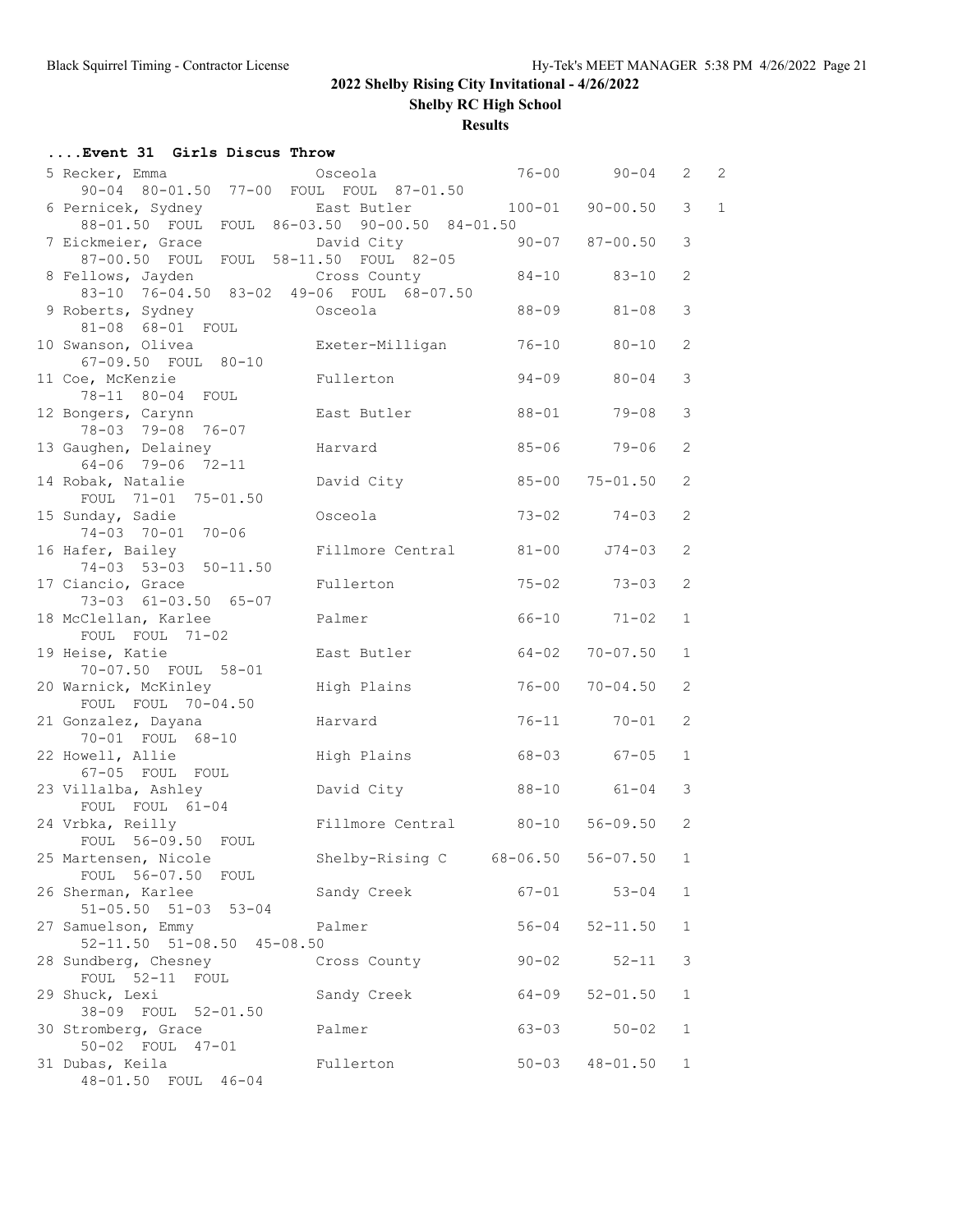**Shelby RC High School**

### **Results**

## **....Event 31 Girls Discus Throw**

| 32 Dooley, Brooke    | Sandy Creek  | 62-05      | 47-11 1 |  |
|----------------------|--------------|------------|---------|--|
| 47-11 FOUL FOUL      |              |            |         |  |
| -- Moutray, Haileigh | Cross County | $110 - 08$ | FOUL 3  |  |
| FOUL FOUL FOUL       |              |            |         |  |

## **Event 32 Boys Discus Throw**

| Name                                                                                                | =============<br>Year School | Seed       | Finals H# Points |                |              |
|-----------------------------------------------------------------------------------------------------|------------------------------|------------|------------------|----------------|--------------|
| 1 Mickey, Damon Cross County                                                                        |                              | $134 - 03$ | $127 - 09$       | 3              | 10           |
| FOUL 110-04 115-03 FOUL 127-09 126-00<br>2 Hollinger, Cory<br>118-05 125-09 FOUL 115-02 125-01 FOUL | Cross County                 | $130 - 04$ | $125 - 09$       | 3              | 8            |
| 3 Hiett, TJ<br>102-09 117-09 119-00 111-11 113-01 113-07                                            | High Plains                  | 119-10     | $119 - 00$       | 3              | 6            |
| 4 Hinrichs, Markey<br>113-03 91-07 98-11 115-10 110-00 FOUL                                         | Fillmore Central             | $103 - 08$ | $115 - 10$       | $\overline{2}$ | 4            |
| 5 Krupicka, Marcus<br>FOUL 97-00 108-00 113-09 109-02 110-10                                        | Exeter-Milligan              | $120 - 02$ | $113 - 09$       | 3              | 2            |
| 6 Lovejoy, Jentry Cross County<br>FOUL 102-01 109-01 FOUL 102-08 95-05                              |                              | $124 - 03$ | $109 - 01$       | 3              | $\mathbf{1}$ |
| 7 Ohnemus, Gavin<br>92-05 100-08 107-09 81-04 81-05 FOUL                                            | Shelby-Rising C              | $90 - 00$  | $107 - 09$       | 2              |              |
| 8 Theobald, Kiffin<br>107-07 FOUL 72-05 FOUL 92-03 102-09                                           | Fillmore Central 95-07.50    |            | $107 - 07$       | $\overline{2}$ |              |
| 9 Shaw, Josh<br>FOUL 93-02 105-04                                                                   | Sandy Creek                  | $126 - 00$ | $105 - 04$       | 3              |              |
| 10 Vavra, Andrew<br>FOUL 92-00 102-02                                                               | Exeter-Milligan              | $104 - 09$ | $102 - 02$       | 3              |              |
| 11 Arcos, Darwin<br>FOUL 92-05 101-01                                                               | David City                   | $112 - 06$ | $101 - 01$       | $\mathcal{S}$  |              |
| 12 Prothman, Dominic<br>FOUL 86-00 99-02                                                            | David City                   | $86 - 04$  | $99 - 02$        | $\mathbf{1}$   |              |
| 13 Clark, Jack<br>98-00 91-02 FOUL                                                                  | Sandy Creek                  | $105 - 05$ | $98 - 00$        | 3              |              |
| 14 Urkoski, Lane<br>97-03 FOUL 90-07                                                                | High Plains                  | $124 - 04$ | $97 - 03$        | 3              |              |
| 15 Paseka, Noah<br>FOUL 95-05 94-01                                                                 | East Butler                  | $104 - 00$ | $95 - 05$        | $\mathcal{S}$  |              |
| 16 Zimmerman, Aiden<br>FOUL 74-09 93-06                                                             | Shelby-Rising C              | $70 - 08$  | $93 - 06$        | $\mathbf{1}$   |              |
| 17 Pokorney, Dalton<br>68-05 80-03 93-05                                                            | Shelby-Rising C              | $91 - 05$  | $93 - 05$        | $\overline{2}$ |              |
| 18 Whetstine-Jones, Drayden<br>$92 - 10$ $90 - 07$ $91 - 09$                                        | Harvard                      | $103 - 02$ | $92 - 10$        | $\mathbf{2}$   |              |
| 19 Watts, Jack<br>$90 - 07$ $90 - 03$ $91 - 06$                                                     | Sandy Creek                  | $100 - 02$ | $91 - 06$        | 2              |              |
| 20 Capek, Braden<br>$84 - 02$ $84 - 08$<br>$80 - 11$                                                | Exeter-Milligan              | $83 - 05$  | $84 - 08$        | 1              |              |
| 21 Lukert, Blake<br>FOUL 79-07 84-07                                                                | David City                   | $91 - 05$  | $84 - 07$        | $\mathbf{2}$   |              |
| 22 Schnell, Conner<br>83-07 71-03 81-11                                                             | Osceola                      | $85 - 11$  | $83 - 07$        | 1              |              |
| 23 Swartzendruber, Elijah<br>FOUL 80-04 FOUL                                                        | Fillmore Central             |            | $80 - 04$        | $\mathbf 1$    |              |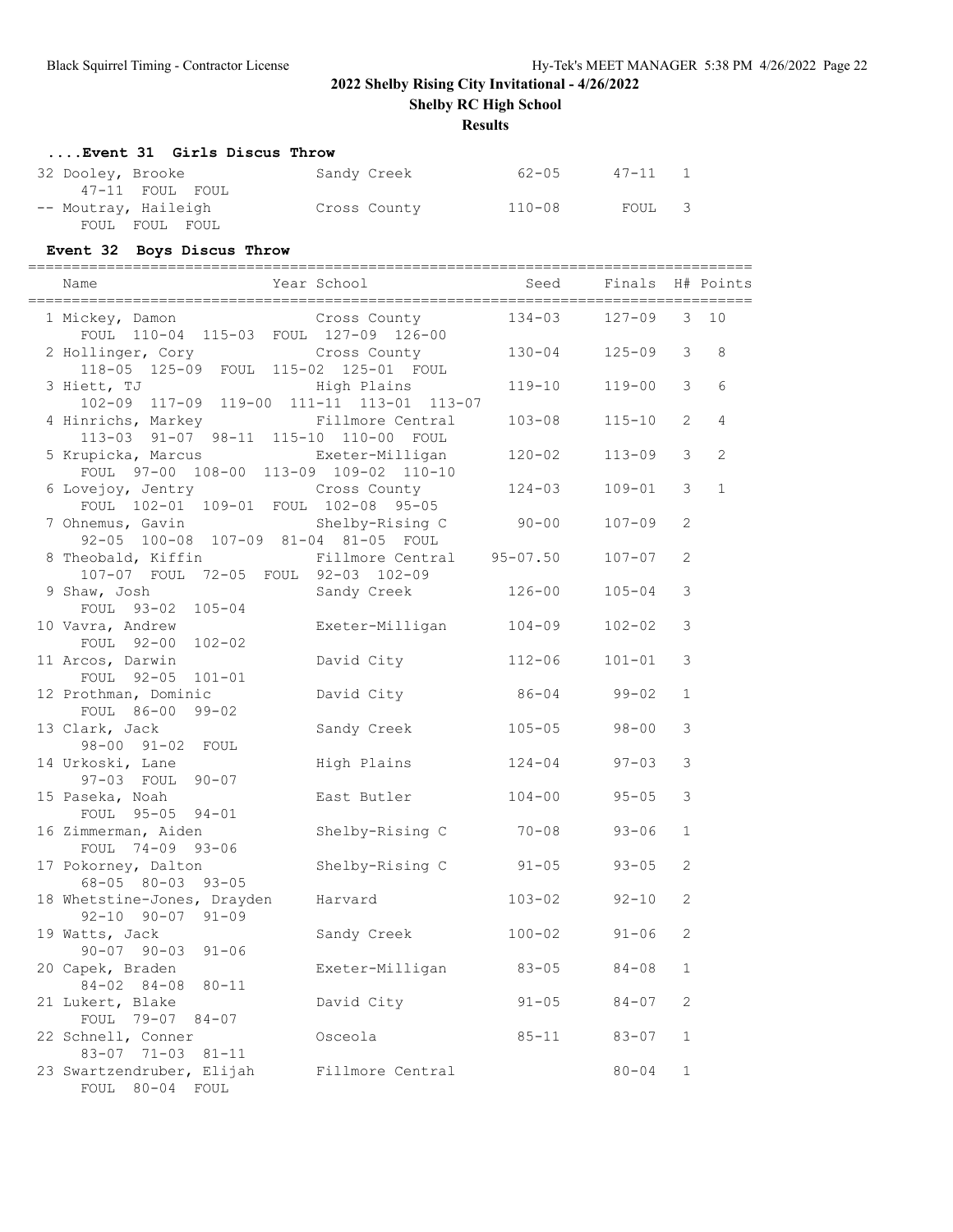**Shelby RC High School**

**Results**

| Event 32 Boys Discus Throw    |             |            |             |                |
|-------------------------------|-------------|------------|-------------|----------------|
| 24 Novak, Ian                 | Osceola     | 80-11      | $79 - 06$ 1 |                |
| FOUL 79-06 FOUL               |             |            |             |                |
| 25 Bittner, Aidan             | Fullerton   | $95 - 03$  | $77 - 04$   | $\mathcal{L}$  |
| FOUL 77-04 FOUL               |             |            |             |                |
| 26 Gochenour, Hunter          | Fullerton   | $65 - 09$  | $77 - 00$   | $\overline{1}$ |
| $77 - 00$ $63 - 02$ $68 - 05$ |             |            |             |                |
| 27 Kocian, Nolan              | East Butler | $92 - 05$  | $74 - 0.3$  | $\mathcal{L}$  |
| 66-08 74-03 73-10             |             |            |             |                |
| 28 Hageman, Vincent           | East Butler | $87 - 00$  | $70 - 06$   | $\mathcal{L}$  |
| $65 - 05$ $69 - 08$ $70 - 06$ |             |            |             |                |
| 29 Swedenburg, Caleb          | High Plains | $90 - 07$  | 69-08       | $\mathcal{L}$  |
| FOUL FOUL 69-08               |             |            |             |                |
| 30 Cunningham, Andrew         | Fullerton   | $74 - 04$  | 66-04       | $\overline{1}$ |
| FOUL 38-11 66-04              |             |            |             |                |
| 31 Pair, Rudy                 | Harvard     | 66-00      | $58 - 08$   | $\overline{1}$ |
| $43 - 01$ $50 - 01$ $58 - 08$ |             |            |             |                |
| -- Girard, Carter             | Osceola     | $116 - 04$ | FOUL        | 3              |
| FOUL FOUL FOUL                |             |            |             |                |

#### **Event 33 Girls Shot Put**

=================================================================================== Name The Year School Seed Finals H# Points =================================================================================== 1 Moutray, Haileigh Cross County 33-10.00 36-01.00 3 10 36-01 34-06 FOUL 34-06 FOUL FOUL 2 Gaughen, Delainey Harvard 33-00.00 1 8 FOUL 32-03.50 32-00.50 30-07 33-00 29-09.50 3 Rhynalds, Sierra East Butler 31-03.00 31-11.00 3 6 28-08 28-05 31-11 30-09 31-04 29-07 4 Bongers, Carynn East Butler 28-08.00 30-04.00 3 4 28-09 27-08 30-04 30-01 28-05 28-10 5 Villalba, Ashley David City 30-05.00 30-03.00 3 2 28-02.50 29-06 29-05 30-03 27-08.50 28-09 6 Larmon, Ava Shelby-Rising C 34-08.00 29-09.50 3 1 FOUL FOUL 29-09.50 29-03 29-06.50 27-01 7 Roberts, Sydney Osceola 32-01.00 29-00.00 3 29-00 27-10 28-05 28-08 26-08 25-08.50 8 Sundberg, Chesney Cross County 27-02.50 28-05.00 2 27-01 28-05 27-03.50<br>9 Fellows, Jayden Cross County 29-10.00 28-04.00 3 28-04 26-06 27-11 10 Roberts, Melinn Osceola 30-06.00 J28-04.00 3 FOUL 25-11 28-04 10 Carter, Rylie Shelby-Rising C 29-11.00 J28-04.00 3 FOUL 25-11 28-04 12 Sunday, Courtney Osceola 27-05.00 27-08.00 2 27-08 FOUL 25-08 13 Hafer, Bailey Fillmore Central 28-02.50 27-07.50 2 25-08 27-07.50 26-05.50 14 Ackerson, Emily High Plains 27-03.50 27-00.50 2 25-08.50 25-11 27-00.50 15 Robak, Natalie David City 28-03.00 26-10.50 2 26-05 24-07 26-10.50 16 McClellan, Karlee Palmer 27-10.00 26-05.75 2 24-11.50 26-05.75 23-11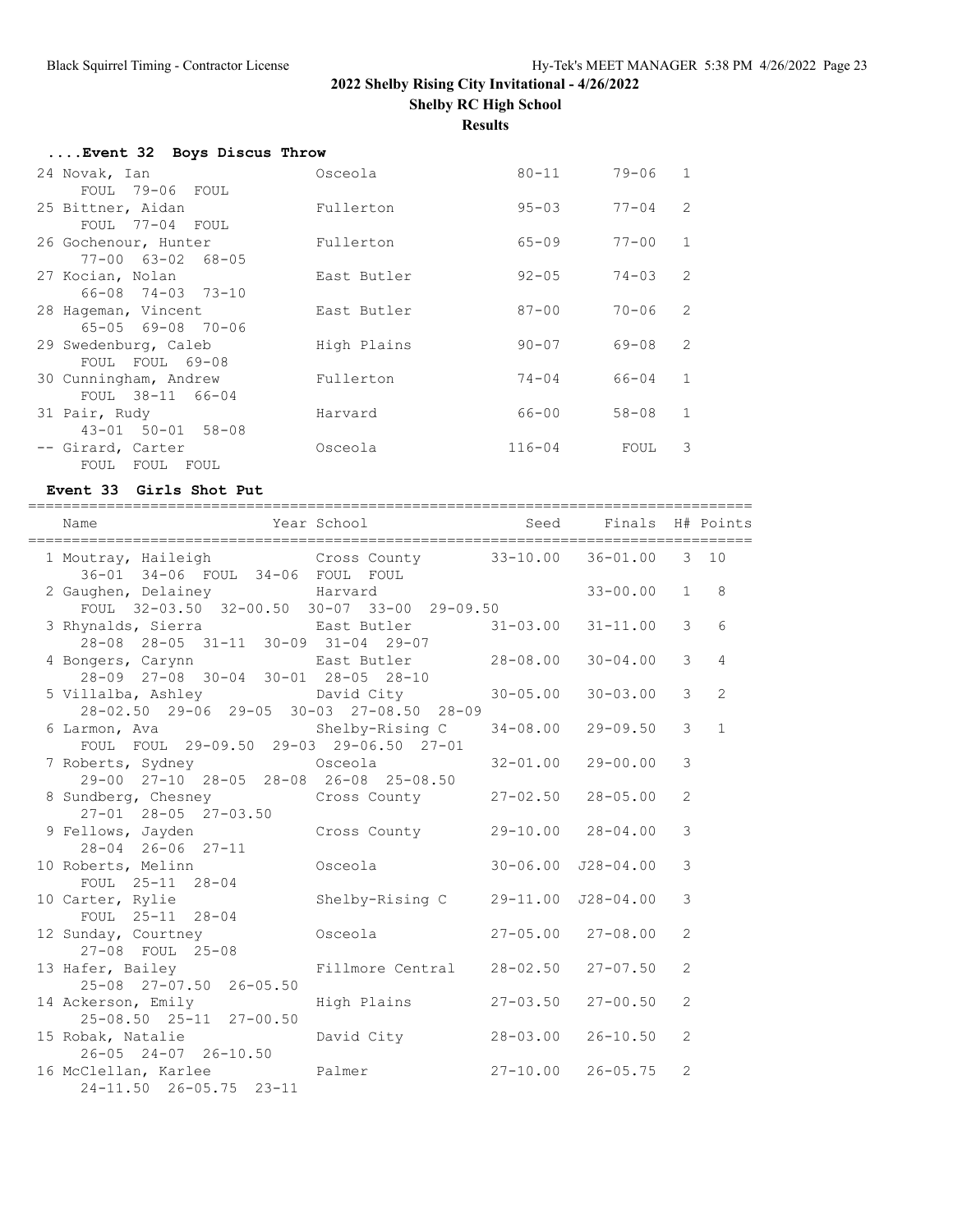**Shelby RC High School**

**Results**

| Event 33 Girls Shot Put                                |                  |              |               |                |
|--------------------------------------------------------|------------------|--------------|---------------|----------------|
| 17 Ciancio, Grace<br>26-04 24-08 25-09.50              | Fullerton        | $28 - 03.00$ | $26 - 04.00$  | $\overline{2}$ |
| 18 Calderon, Jenae<br>$23 - 04$ $24 - 08$ $26 - 01.50$ | Sandy Creek      | $27 - 10.00$ | $26 - 01.50$  | $\overline{2}$ |
| 19 Morlan, Kaidence<br>26-00 25-10 FOUL                | David City       | $28 - 09.00$ | $26 - 00.00$  | 3              |
| 20 Coe, McKenzie<br>25-02.50 25-10.50 25-07            | Fullerton        | $28 - 04.75$ | $25 - 10.50$  | 3              |
| 21 Kriz, Addie<br>24-05.50 25-04 25-01.75              | East Butler      | $25 - 07.00$ | $25 - 04.00$  | $\overline{2}$ |
| 22 Howell, Allie<br>$24 - 09.50$ $23 - 09$ $22 - 07$   | High Plains      | $25 - 06.00$ | $24 - 09.50$  | $\mathbf{1}$   |
| 23 Swanson, Olivea<br>$24-07$ $24-00.50$ $24-04$       | Exeter-Milligan  | $25 - 05.00$ | $24 - 07.00$  | $\mathbf{1}$   |
| 24 Warnick, McKinley<br>24-03.50 23-07.50 24-05        | High Plains      | $26 - 04.00$ | $24 - 05.00$  | $\overline{2}$ |
| 25 Komenda, Peyton<br>21-02 23-04 21-03.25             | Fillmore Central | $24 - 05.00$ | $23 - 04.00$  | $\mathbf{1}$   |
| 26 Myers, Hannah<br>$21 - 11$ $22 - 08$ $21 - 09$      | Fillmore Central |              | $22 - 08.00$  | $\mathbf{1}$   |
| 27 Shuck, Lexi<br>$21-09$ $22-06$ $22-01$              | Sandy Creek      | $25 - 07.00$ | $22 - 06.00$  | $\overline{2}$ |
| 28 Siffring, Aubree<br>21-09.50 22-02 20-03.75         | Shelby-Rising C  | 19-00.75     | $22 - 02.00$  | $\mathbf{1}$   |
| 29 Samuelson, Emmy<br>$19-05$ $21-01$ $22-02$          | Palmer           | $21 - 02.00$ | $J22 - 02.00$ | $\mathbf{1}$   |
| 30 Gonzalez, Dayana<br>21-07 22-00 21-09.50            | Harvard          | $22 - 07.00$ | $22 - 00.00$  | $\mathbf{1}$   |
| 31 Stromberg, Grace<br>20-03 21-05.50 FOUL             | Palmer           | $23 - 10.75$ | $21 - 05.50$  | $\mathbf{1}$   |
| 32 Dubas, Keila<br>$20 - 06$ $20 - 04$ $19 - 10$       | Fullerton        | $22 - 06.00$ | $20 - 06.00$  | $\mathbf{1}$   |
| 33 White, Morgan<br>$17-09$ $18-06$ $19-05$            | Exeter-Milligan  | $22 - 05.00$ | $19 - 05.00$  | $\mathbf{1}$   |
| 34 Petr, McKenzie<br>$18 - 04$ $18 - 09$<br>FOUL       | Sandy Creek      | $20 - 08.00$ | $18 - 09.00$  | $\mathbf{1}$   |

## **Event 34 Boys Shot Put**

| Year School<br>Name                                                                                                                               | Seed                  | Finals H# Points |                |                |
|---------------------------------------------------------------------------------------------------------------------------------------------------|-----------------------|------------------|----------------|----------------|
| Sandy Creek 47-07.75 47-02.25<br>1 Shaw, Josh                                                                                                     |                       |                  |                | 3 10           |
| 44-10 47-02.25 45-09.50 FOUL FOUL 44-03.50<br>2 Hollinger, Cory<br>Cross County<br>39-04.50 46-02 FOUL 45-08 FOUL 45-04.75                        | $46 - 03.00$          | 46-02.00         | 3              | 8              |
| 3 Dickey, Izaac<br>Cross County<br>42-04 FOUL 42-10 43-02.25<br>42-02.25 FOUL                                                                     | $43 - 07.00$          | 43-02.25         | $\mathcal{E}$  | 6              |
| David City 42-06.00<br>4 Arcos, Darwin                                                                                                            |                       | 42-10.25         | 3 <sup>7</sup> | $\overline{4}$ |
| $40-03.25$ $40-03$ $40-04$ $39-08.25$ $42-10.25$ FOUL<br>5 Dunker, Owen<br>Fillmore Central<br>$41-01.75$ $40-10$ $39-08$ $40-01$ FOUL $41-06.25$ | $39-07.00$ $41-06.25$ |                  | 3              | $\overline{2}$ |
| 6 Paseka, Noah<br>East Butler<br>39-08 40-01 37-10.25 38-05.50 39-03.25 FOUL                                                                      | $40 - 07.00$          | $40 - 01.00$     |                | $3 \quad 1$    |
| Cross County 41-05.50 39-08.25<br>7 Mickey, Damon<br>FOUL 39-08.25 FOUL 38-05 FOUL<br>FOUL                                                        |                       |                  | 3              |                |
|                                                                                                                                                   |                       |                  |                |                |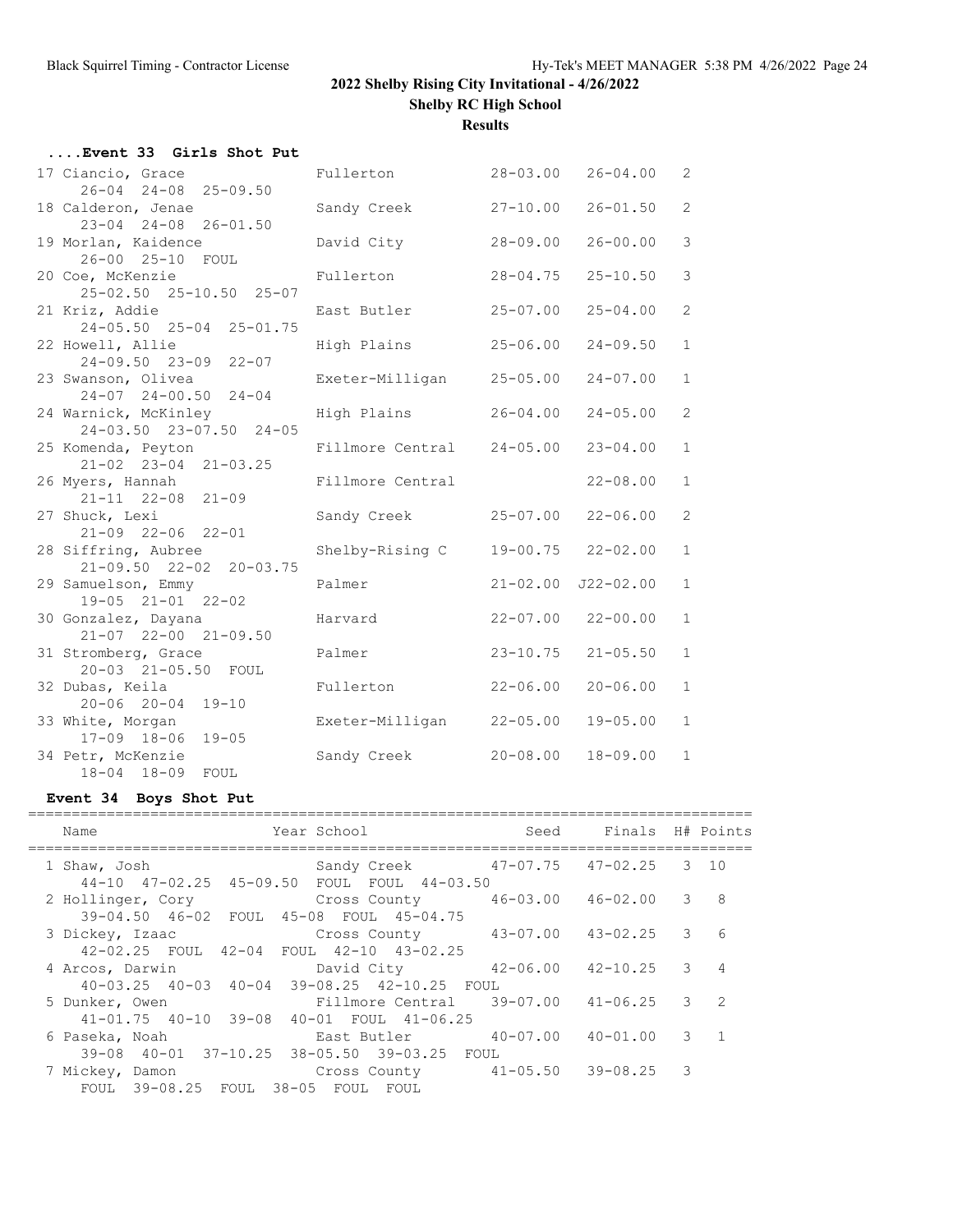**Shelby RC High School**

**Results**

| Event 34 Boys Shot Put                                                                  |                                          |                                   |                |               |
|-----------------------------------------------------------------------------------------|------------------------------------------|-----------------------------------|----------------|---------------|
| 8 Schnell, Conner (39-06.00 38-01.75 3<br>38-01.75 37-03.25 36-07.50 FOUL 37-06.50 FOUL |                                          |                                   |                |               |
| 9 Krupicka, Marcus<br>37-03.50 FOUL 37-09<br>37-09                                      |                                          |                                   |                | $\mathcal{S}$ |
| 10 Cook, Brady Fullerton 39-06.00<br>35-09 34-03.25 34-10.75                            |                                          |                                   | $35 - 09.00$   | 3             |
| 11 Hageman, Vincent Cast Butler 34-01.00<br>33-03 32-10.25 35-00.50                     |                                          |                                   | $35 - 00.50$   | 2             |
| 12 Hiett, TJ<br>34-10 FOUL 33-08.25                                                     | High Plains 33-06.00                     |                                   | $34 - 10.00$   | 2             |
| 13 Ramirez, Joaquin Migh Plains 34-08.00<br>33-03.75 34-08.50 33-08                     |                                          |                                   | $34 - 08.50$   | 2             |
| 14 Girard, Carter<br>$32 - 06.50$ $34 - 01.25$ $34 - 02$                                | Osceola 35-09.00                         |                                   | $34 - 02.00$   | 2             |
| 15 Lukes, Hunter<br>33-09.50 33-01 34-01.75                                             | Fillmore Central 36-03.50                |                                   | $34 - 01.75$   | 2             |
| 16 Vavra, Andrew Exeter-Milligan 33-06.00<br>33-05.25 FOUL 32-02                        |                                          |                                   | $33 - 05.25$   | 2             |
| 17 White, Fischer Shelby-Rising C 32-01.00<br>$30-09.25$ $32-01.75$ $31-04.50$          |                                          |                                   | $32 - 01.75$   | 2             |
| 18 Bittner, Aidan Man Fullerton 34-03.50<br>$31-11.25$ $32-01.50$ $31-11$               |                                          |                                   | $32 - 01.50$   | 2             |
| 19 Hinrichs, Markey Fillmore Central 41-00.00<br>FOUL 32-00.50 FOUL                     |                                          |                                   | $32 - 00.50$   | $\mathcal{S}$ |
| 20 Ohnemus, Gavin<br>31-09.25 28-03.50 FOUL                                             | Shelby-Rising C 33-11.00                 |                                   | $31 - 09.25$   | 2             |
| 21 Devlin, Ethan<br>31-06.50 FOUL 30-01.75                                              | Sandy Creek 33-06.25                     |                                   | $31 - 06.50$   | 2             |
| 22 Lavaley, Bransen Cosceola 31-02.00<br>28-02.50 31-04.50 28-11.75                     |                                          |                                   | $31 - 04.50$   | $\mathbf{1}$  |
| 23 Kocian, Nolan <b>East Butler</b> 32-00.00<br>31-01 30-01.75 FOUL                     |                                          |                                   | $31 - 01.00$   | 1             |
| 24 Prothman, Dominic<br>29-00 28-09 30-08.50 David City<br>29-00 28-09 30-08.50         |                                          |                                   | $30 - 08.50$   | 2             |
| 25 Sosa-Palencia, Jonathan David City 31-03.00 29-08.50<br>29-08.50 28-03.75 29-03.25   |                                          |                                   |                | $\mathbf{1}$  |
| 26 Schumm, Lathem<br>28-10 28-10.50 28-05.25                                            | 03.25<br>Harvard                         |                                   | $28 - 10.50$ 1 |               |
| 27 Rieken, Kaden<br>FOUL 28-10.50 28-05.25                                              | High Plains 30-05.00 J28-10.50 1         |                                   |                |               |
| 28 Vnoucek, Chase<br>FOUL 27-05.50 FOUL                                                 | Exeter-Milligan                          | $28 - 11.00$                      | $27 - 05.50$   | 1             |
| 29 Vallejo, Samuel<br>26-07.25 27-03.50 27-03.50                                        | Shelby-Rising C                          | $28 - 10.00$                      | $27 - 03.50$   | 1             |
| 30 Cunningham, Andrew<br>26-08.50 25-06 26-02.25                                        | Fullerton                                | $25 - 03.25$                      | $26 - 08.50$   | $\mathbf{1}$  |
| 31 Pair, Rudy<br>22-07.75 22-08 24-04.25                                                | Harvard                                  | $26 - 02.50$                      | $24 - 04.25$   | $\mathbf{1}$  |
| 32 Kackmeister, Cage<br>FOUL 21-01.75 22-10.50                                          | Sandy Creek                              | $24 - 01.00$                      | $22 - 10.50$   | $\mathbf{1}$  |
|                                                                                         | Women - Team Rankings - 17 Events Scored |                                   |                |               |
|                                                                                         |                                          |                                   |                |               |
| 1) Shelby-Rising C<br>3) Sandy Creek                                                    | 105<br>71                                | 2) East Butler<br>4) Cross County |                | 75<br>52      |